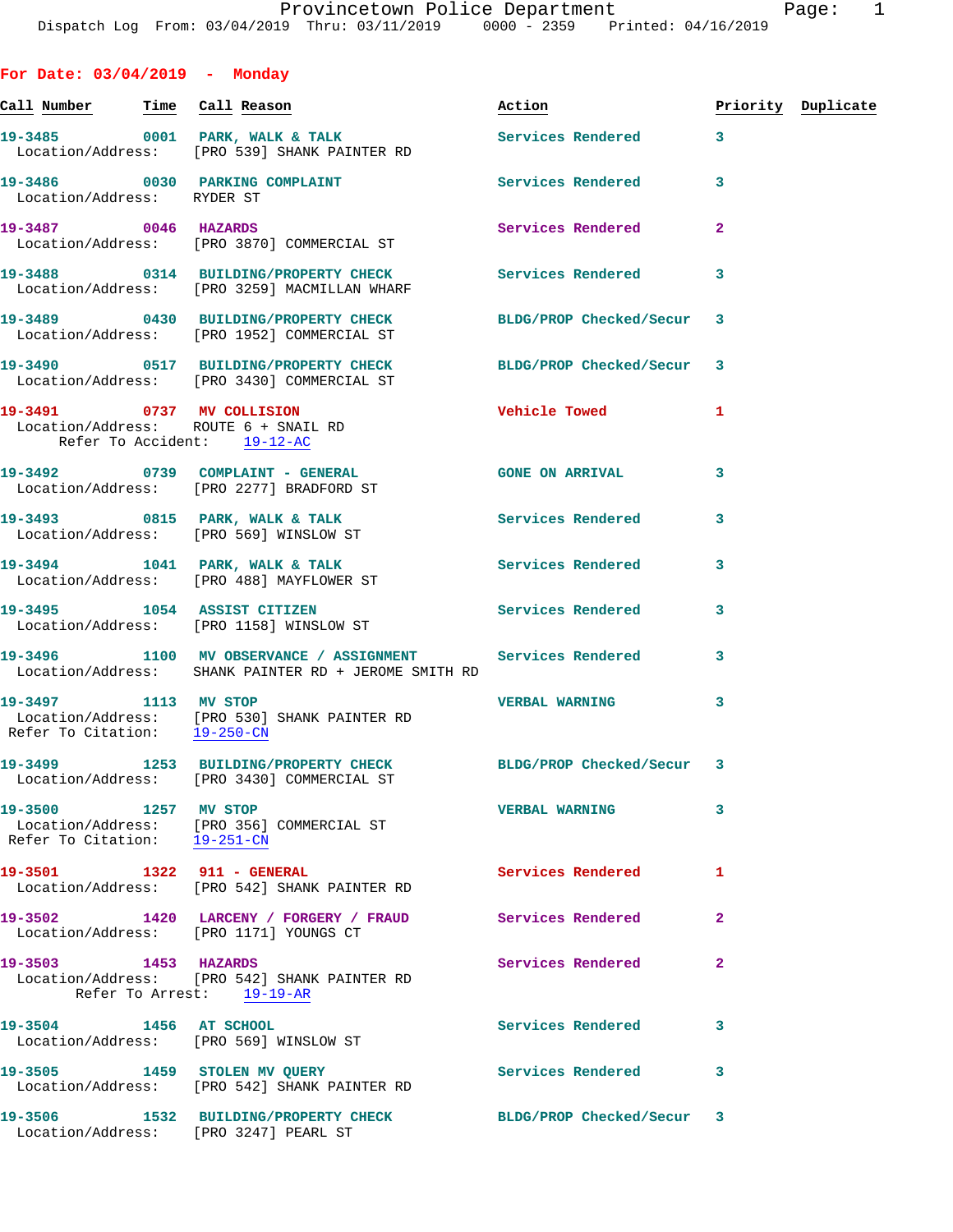|                                                                                                                  | 19-3507 1538 PARK, WALK & TALK<br>Location/Address: [PRO 105] COMMERCIAL ST                                | Services Rendered         | 3                       |
|------------------------------------------------------------------------------------------------------------------|------------------------------------------------------------------------------------------------------------|---------------------------|-------------------------|
| Location/Address: [PRO 3440] ROUTE 6                                                                             | 19-3508 1541 MV OBSERVANCE / ASSIGNMENT                                                                    | Services Rendered         | 3                       |
| 19-3509 1600 ALARM - GENERAL<br>Location/Address: TREMONT ST                                                     |                                                                                                            | Services Rendered         | 1                       |
|                                                                                                                  | 19-3510 1629 BUILDING/PROPERTY CHECK<br>Location/Address: [PRO 526] RYDER ST EXT                           | Services Rendered         | 3                       |
|                                                                                                                  | 19-3511 1644 BUILDING/PROPERTY CHECK<br>Location/Address: [PRO 3430] COMMERCIAL ST                         | Services Rendered         | 3                       |
| 19-3512 1650 FOLLOW UP                                                                                           | Location/Address: [PRO 542] SHANK PAINTER RD                                                               | SPOKEN TO                 | $\mathbf{2}$            |
|                                                                                                                  | 19-3513 1713 BUILDING/PROPERTY CHECK<br>Location/Address: [PRO 2977] COMMERCIAL ST                         | <b>Services Rendered</b>  | 3                       |
|                                                                                                                  | 19-3514 1728 MV OBSERVANCE / ASSIGNMENT<br>Location/Address: [PRO 537] SHANK PAINTER RD                    | <b>Services Rendered</b>  | 3                       |
| 19-3515 1741 MV STOP<br>Refer To Citation: $19-252-CN$                                                           | Location/Address: PEARL ST + BRADFORD ST                                                                   | <b>VERBAL WARNING</b>     | 3                       |
| Location/Address: WAREHAM ST                                                                                     | 19-3516 1821 BUILDING/PROPERTY CHECK                                                                       | Services Rendered         | $\overline{\mathbf{3}}$ |
| 19-3517 1909 ALARM - FIRE                                                                                        | Location/Address: [PRO 1124] THISTLEMORE RD                                                                | Services Rendered         | 1                       |
|                                                                                                                  | 19-3518 1952 BUILDING/PROPERTY CHECK<br>Location/Address: [PRO 519] RACE POINT RD                          | BLDG/PROP Checked/Secur   | 3                       |
|                                                                                                                  | 19-3519 2026 BUILDING/PROPERTY CHECK<br>Location/Address: [PRO 1778] SHANK PAINTER RD                      | BLDG/PROP Checked/Secur 3 |                         |
|                                                                                                                  | 19-3520 2026 BUILDING/PROPERTY CHECK<br>Location/Address: [PRO 447] JEROME SMITH RD                        | BLDG/PROP Checked/Secur 3 |                         |
| 19-3521                                                                                                          | 2101 MV OBSERVANCE / ASSIGNMENT Services Rendered 3<br>Location/Address: [PRO 3440] ROUTE 6                |                           |                         |
|                                                                                                                  | 19-3522 2107 MV OBSERVANCE / ASSIGNMENT Services Rendered<br>Location/Address: [PRO 4136] BRADFORD ST      |                           | 3                       |
| 19-3523                                                                                                          | 2148 BUILDING/PROPERTY CHECK<br>Location/Address: [PRO 2483] COMMERCIAL ST                                 | Services Rendered         | 3                       |
| 19-3524 2152 MV STOP<br>Refer To Citation: 19-253-CN                                                             | Location/Address: [PRO 37] BRADFORD ST                                                                     | <b>VERBAL WARNING</b>     | 3                       |
|                                                                                                                  | 19-3525 2205 MV OBSERVANCE / ASSIGNMENT Services Rendered<br>Location/Address: [PRO 1892] SHANK PAINTER RD |                           | 3                       |
|                                                                                                                  | 19-3526 2209 BUILDING/PROPERTY CHECK<br>Location/Address: [PRO 2500] COMMERCIAL ST                         | Services Rendered         | 3                       |
| 19-3527 2213 MV STOP<br>Location/Address: [PRO 80] CARVER ST<br>Refer To Citation: $\frac{19-254-CN}{29-254-CN}$ |                                                                                                            | <b>VERBAL WARNING</b>     | 3                       |
|                                                                                                                  | 19-3528 2347 MV OBSERVANCE / ASSIGNMENT Services Rendered<br>Location/Address: RYDER ST + BRADFORD ST      |                           | 3                       |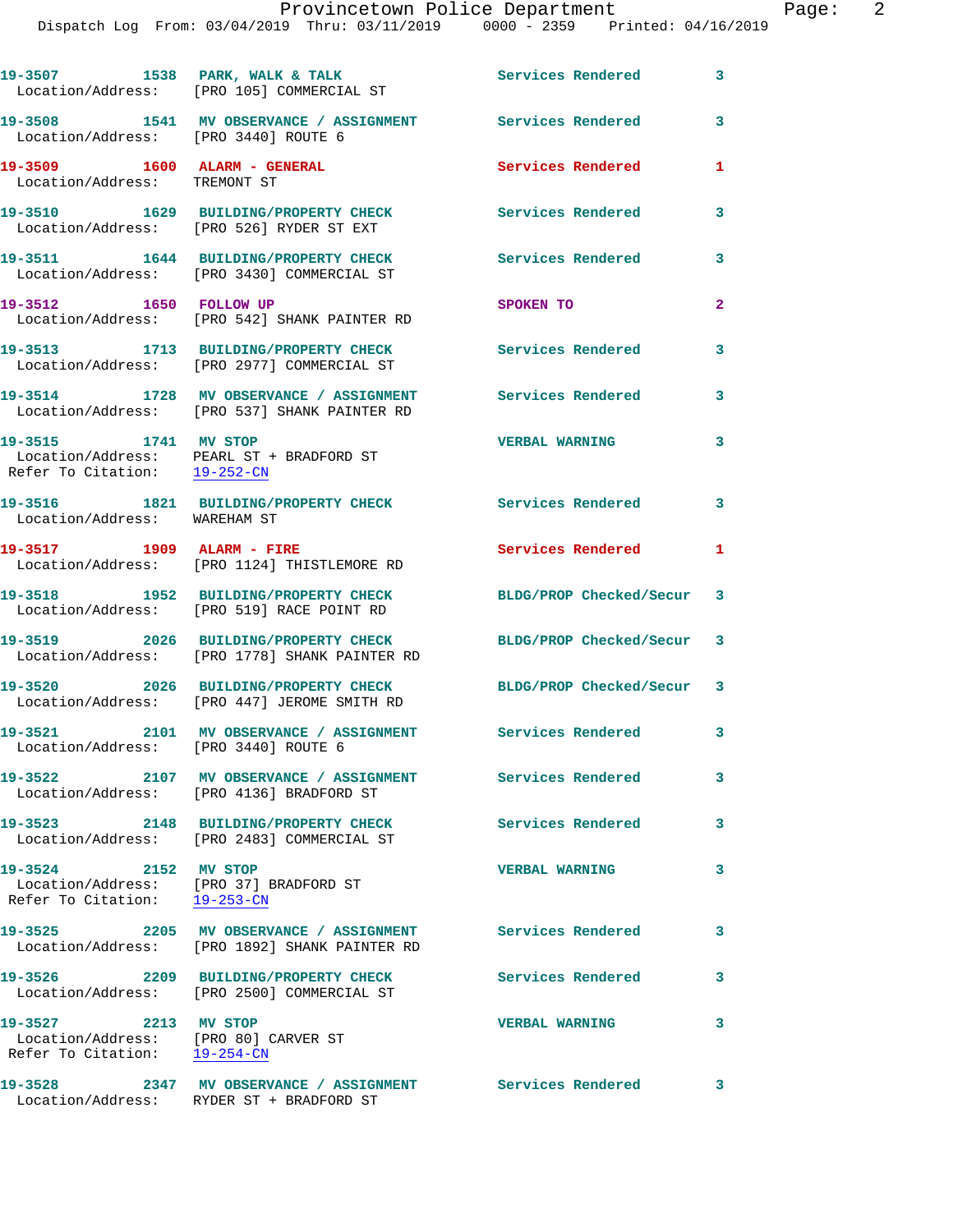|                                                      | Provincetown Police Department<br>Dispatch Log From: 03/04/2019 Thru: 03/11/2019 0000 - 2359 Printed: 04/16/2019  |                          |              |
|------------------------------------------------------|-------------------------------------------------------------------------------------------------------------------|--------------------------|--------------|
| For Date: $03/05/2019$ - Tuesday                     |                                                                                                                   |                          |              |
| Location/Address: [PRO 1780] JOHNSON ST              | 19-3529 0003 BUILDING/PROPERTY CHECK BLDG/PROP Checked/Secur 3                                                    |                          |              |
|                                                      | 19-3530 0003 BUILDING/PROPERTY CHECK<br>Location/Address: [PRO 530] SHANK PAINTER RD                              | BLDG/PROP Checked/Secur  | 3            |
| Location/Address: ROUTE 6 + CONWELL ST               | 19-3531 0008 MV OBSERVANCE / ASSIGNMENT Services Rendered                                                         |                          | 3            |
|                                                      | 19-3532 0030 BUILDING/PROPERTY CHECK<br>Location/Address: [PRO 182] COMMERCIAL ST                                 | BLDG/PROP Checked/Secur  | 3            |
|                                                      | 19-3533 6102 MV OBSERVANCE / ASSIGNMENT Services Rendered<br>Location/Address: BRADFORD ST + RYDER ST             |                          | 3            |
| Location/Address: [PRO 2818] CONWELL ST              | 19-3534 0117 MV OBSERVANCE / ASSIGNMENT Services Rendered                                                         |                          | 3            |
|                                                      | 19-3535 0117 BUILDING/PROPERTY CHECK<br>Location/Address: [PRO 3609] COMMERCIAL ST                                | BLDG/PROP Checked/Secur  | 3            |
|                                                      | 19-3536 0126 MEDICAL EMERGENCY<br>Location/Address: [PRO 1561] CONANT ST                                          | Transported to Hospital  | 1            |
| Location/Address: [PRO 413] CONWELL ST               | 19-3538 0159 BUILDING/PROPERTY CHECK BLDG/PROP Checked/Secur                                                      |                          | 3            |
|                                                      | 19-3539 0202 MV OBSERVANCE / ASSIGNMENT Services Rendered<br>Location/Address: SHANK PAINTER RD + JEROME SMITH RD |                          | 3            |
|                                                      |                                                                                                                   | BLDG/PROP Checked/Secur  | 3            |
| Location/Address: [PRO 512] PRINCE ST                | 19-3541 0323 BUILDING/PROPERTY CHECK                                                                              | BLDG/PROP Checked/Secur  | 3            |
|                                                      | 19-3542 0457 BUILDING/PROPERTY CHECK<br>Location/Address: [PRO 1952] COMMERCIAL ST                                | BLDG/PROP Checked/Secur  | 3            |
|                                                      | 19-3543 0521 BUILDING/PROPERTY CHECK<br>Location/Address: [PRO 2540] RACE POINT RD                                | <b>Services Rendered</b> |              |
| 19-3544 0548 MV STOP<br>Refer To Citation: 19-255-CN | Location/Address: CONWELL ST + HARRY KEMP WAY                                                                     | <b>VERBAL WARNING</b>    | 3            |
|                                                      | 19-3545 0602 PARK, WALK & TALK<br>Location/Address: [PRO 516] RACE POINT RD                                       | Services Rendered        | 3            |
| 19-3547 0811 FOLLOW UP                               | Location/Address: [PRO 2645] SHANK PAINTER RD                                                                     | Services Rendered        | $\mathbf{2}$ |
|                                                      | 19-3548 0815 SERVICE CALL - POLICE<br>Location/Address: [PRO 569] WINSLOW ST                                      | Services Rendered        | 3            |
| 19-3550 0943 MV STOP<br>Refer To Citation: 19-256-CN | Location/Address: BRADFORD ST + HANCOCK ST                                                                        | <b>VERBAL WARNING</b>    | 3            |
| 19-3551 0958 FOLLOW UP                               | Location/Address: [PRO 1231] COMMERCIAL ST                                                                        | Services Rendered        | $\mathbf{2}$ |
|                                                      | 19-3552 1009 PARK, WALK & TALK<br>Location/Address: [PRO 2500] COMMERCIAL ST                                      | <b>Services Rendered</b> | 3            |
| 19-3553 1022 MV STOP                                 | Location/Address: [PRO 182] COMMERCIAL ST                                                                         | <b>VERBAL WARNING</b>    | 3            |

Refer To Citation: 19-257-CN

Page: 3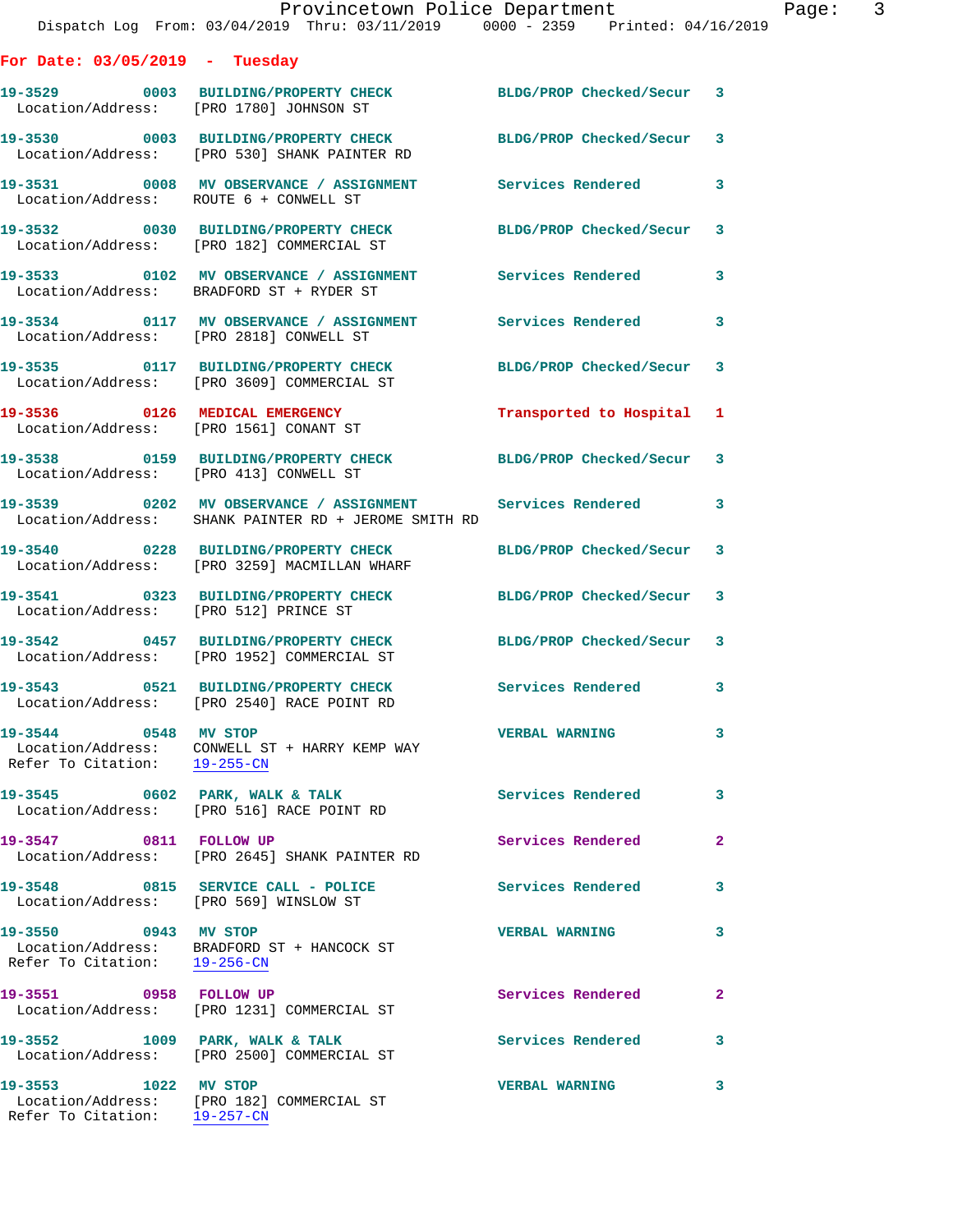|                                                             | Dispatch Log From: 03/04/2019 Thru: 03/11/2019 0000 - 2359 Printed: 04/16/2019                                 | Provincetown Police Department The Rage: 4           |              |  |
|-------------------------------------------------------------|----------------------------------------------------------------------------------------------------------------|------------------------------------------------------|--------------|--|
| Location/Address: BROWNE ST                                 | 19-3554 1049 ANIMAL CALL 2 Services Rendered 2                                                                 |                                                      |              |  |
|                                                             | 19-3555 1135 SERVICE CALL - POLICE 3 Services Rendered 3<br>Location/Address: [PRO 569] WINSLOW ST             |                                                      |              |  |
|                                                             |                                                                                                                | Services Rendered                                    | $\mathbf{2}$ |  |
| 19-3557 1153 ANIMAL CALL                                    | Location/Address: [PRO 970] KINGS WAY                                                                          | Services Rendered                                    | $\mathbf{2}$ |  |
|                                                             | 19-3558 1212 PARK, WALK & TALK (Services Rendered 3<br>Location/Address: [PRO 537] SHANK PAINTER RD            |                                                      |              |  |
|                                                             | 19-3562 1400 ASSIST CITIZEN<br>Location/Address: [PRO 569] WINSLOW ST                                          | <b>SPOKEN TO</b>                                     | 3            |  |
| Refer To Arrest: 19-21-AR                                   | 19-3559 1425 SERVE WARRANT<br>Location/Address: BLUEBERRY AVE + WEST VINE ST                                   | Arrest(s) Made                                       | 3            |  |
|                                                             | 19-3560 1453 SERVICE CALL - POLICE Services Rendered<br>Location/Address: [PRO 569] WINSLOW ST                 |                                                      | 3            |  |
|                                                             | 19-3567 1516 PARK, WALK & TALK 1997 Services Rendered 3<br>Location/Address: [PRO 105] COMMERCIAL ST           |                                                      |              |  |
|                                                             | 19-3561 1525 MV OBSERVANCE / ASSIGNMENT Services Rendered<br>Location/Address: BRADFORD ST + HOWLAND ST        |                                                      | 3            |  |
|                                                             | 19-3563 1531 ASSIST CITIZEN<br>Location/Address: [PRO 3106] COMMERCIAL ST                                      | SPOKEN TO AND TO A REAL PROPERTY OF A REAL PROPERTY. | 3            |  |
|                                                             | 19-3564 1621 BUILDING/PROPERTY CHECK Services Rendered 3<br>Location/Address: [PRO 2977] COMMERCIAL ST         |                                                      |              |  |
|                                                             | 19-3565 1625 BUILDING/PROPERTY CHECK Services Rendered<br>Location/Address: [PRO 1731] SCHUELER BLVD           |                                                      | 3            |  |
|                                                             | 19-3566 1634 SERVE PROTECTION ORDER Services Rendered<br>Location/Address: [OT] QUICK RD, WALLKILL NY          |                                                      | $\mathbf{2}$ |  |
| 19-3568 1656 LOST PROPERTY<br>Location/Address: CEMETERY RD |                                                                                                                | SPOKEN TO                                            | 3            |  |
|                                                             | 19-3569 1705 BUILDING/PROPERTY CHECK Services Rendered<br>Location/Address: [PRO 3259] MACMILLAN WHARF         |                                                      | 3            |  |
|                                                             | 19-3570 1706 HARASSMENT / THREATS SPOKEN TO<br>Location/Address: [PRO 1186] COMMERCIAL ST                      |                                                      | $\mathbf{2}$ |  |
|                                                             | 19-3571 1721 MV OBSERVANCE / ASSIGNMENT Services Rendered<br>Location/Address: SHANK PAINTER RD + BRADFORD ST  |                                                      | 3            |  |
| 19-3572 1726 FOLLOW UP                                      | Location/Address: [PRO 3093] OLD ANN PAGE WAY                                                                  | SPOKEN TO                                            | $\mathbf{2}$ |  |
|                                                             | 19-3573 1728 MEDICAL EMERGENCY PATIENT REFUSAL<br>Location/Address: [PRO 542] SHANK PAINTER RD                 |                                                      | 1            |  |
|                                                             | 19-3574 1745 BUILDING/PROPERTY CHECK Services Rendered<br>Location/Address: [PRO 3430] COMMERCIAL ST           |                                                      | $\mathbf{3}$ |  |
|                                                             | 19-3575 1926 MV OBSERVANCE / ASSIGNMENT Services Rendered<br>Location/Address: [PRO 3004] BRADFORD ST          |                                                      | 3            |  |
|                                                             | 19-3576 2002 BUILDING/PROPERTY CHECK BLDG/PROP Checked/Secur 3<br>Location/Address: [PRO 539] SHANK PAINTER RD |                                                      |              |  |
|                                                             |                                                                                                                |                                                      |              |  |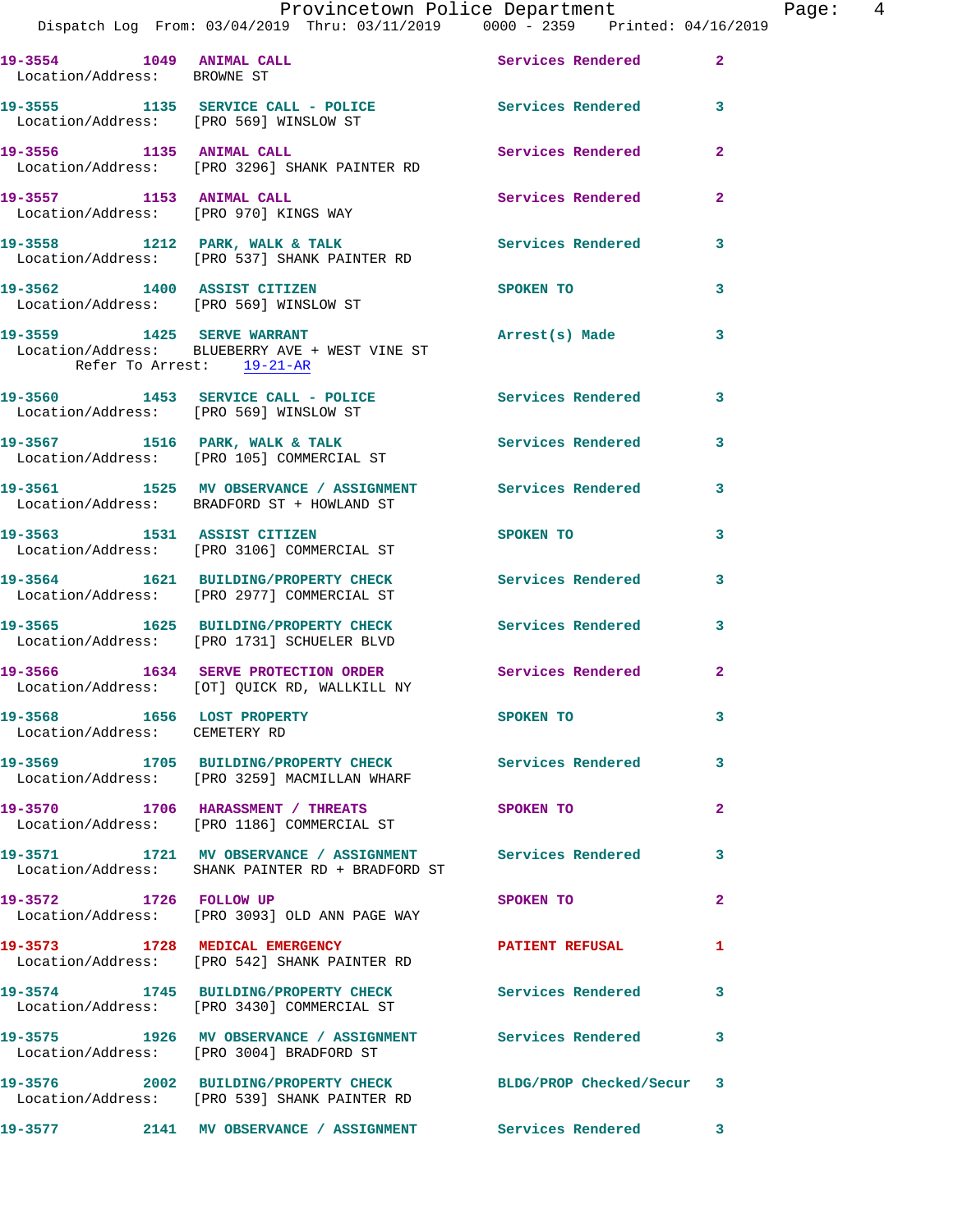|                                                                   | Provincetown Police Department<br>Dispatch Log From: 03/04/2019 Thru: 03/11/2019 0000 - 2359 Printed: 04/16/2019  |                           |              | Page: 5 |  |
|-------------------------------------------------------------------|-------------------------------------------------------------------------------------------------------------------|---------------------------|--------------|---------|--|
| Location/Address: [PRO 3440] ROUTE 6                              |                                                                                                                   |                           |              |         |  |
|                                                                   | 19-3579 2250 ANIMAL CALL<br>Location/Address: [PRO 57] BRADFORD ST                                                | Services Rendered 2       |              |         |  |
| For Date: $03/06/2019$ - Wednesday                                |                                                                                                                   |                           |              |         |  |
|                                                                   | 19-3581 0000 BAR CHECK<br>Location/Address: [PRO 399] COMMERCIAL ST                                               | Services Rendered 3       |              |         |  |
|                                                                   | 19-3582 0007 BUILDING/PROPERTY CHECK Services Rendered 3<br>Location/Address: [PRO 3259] MACMILLAN WHARF          |                           |              |         |  |
|                                                                   | 19-3584 0012 MV OBSERVANCE / ASSIGNMENT Services Rendered 3<br>Location/Address: HOWLAND ST + BRADFORD ST         |                           |              |         |  |
|                                                                   | 19-3583 0014 MV OBSERVANCE / ASSIGNMENT Services Rendered<br>Location/Address: JEROME SMITH RD + SHANK PAINTER RD |                           | $\mathbf{3}$ |         |  |
| Location/Address: [PRO 3247] PEARL ST                             | 19-3585 0034 BUILDING/PROPERTY CHECK BLDG/PROP Checked/Secur 3                                                    |                           |              |         |  |
|                                                                   | 19-3586 6 0116 MV OBSERVANCE / ASSIGNMENT Services Rendered<br>Location/Address: BRADFORD ST + RYDER ST           |                           | $\mathbf{3}$ |         |  |
|                                                                   | 19-3587 0123 MV OBSERVANCE / ASSIGNMENT Services Rendered<br>Location/Address: [PRO 2818] CONWELL ST              |                           | $\mathbf{3}$ |         |  |
|                                                                   | 19-3588 0123 BUILDING/PROPERTY CHECK Services Rendered 3<br>Location/Address: [PRO 3430] COMMERCIAL ST            |                           |              |         |  |
|                                                                   | 19-3589 0125 MEDICAL EMERGENCY<br>Location/Address: COMMERCIAL ST + STANDISH ST                                   | <b>Services Rendered</b>  | 1            |         |  |
| Location/Address: [PRO 94] BRADFORD ST                            | 19-3590 0240 BUILDING/PROPERTY CHECK Services Rendered 3                                                          |                           |              |         |  |
| Location/Address: [PRO 94] BRADFORD ST                            | 19-3591 0258 MV OBSERVANCE / ASSIGNMENT Services Rendered                                                         |                           | $\mathbf{3}$ |         |  |
| 19-3592                                                           | 0519 MV OBSERVANCE / ASSIGNMENT Services Rendered 3<br>Location/Address: BRADFORD ST + STANDISH ST                |                           |              |         |  |
| Location/Address: HOWLAND ST                                      | 19-3593 0519 MV OBSERVANCE / ASSIGNMENT Services Rendered 3                                                       |                           |              |         |  |
| 19-3594 0754 ANIMAL CALL<br>Location/Address: [PRO 775] BROWNE ST |                                                                                                                   | Services Rendered 2       |              |         |  |
|                                                                   | 19-3595 0816 PARK, WALK & TALK 1997 Services Rendered 3<br>Location/Address: [PRO 569] WINSLOW ST                 |                           |              |         |  |
| Location/Address: [PRO 2521] ROUTE 6                              |                                                                                                                   |                           | 3            |         |  |
| Location/Address: [PRO 3222] ALDEN ST                             | 19-3597 0906 MEDICAL EMERGENCY                                                                                    | Transported to Hospital 1 |              |         |  |
| 19-3598 0915 MV STOP<br>Refer To Citation: 19-258-CN              | Location/Address: ROUTE 6 + SNAIL RD                                                                              | VERBAL WARNING 3          |              |         |  |
|                                                                   | 19-3601 1016 BUILDING/PROPERTY CHECK Services Rendered 3<br>Location/Address: [PRO 2483] COMMERCIAL ST            |                           |              |         |  |
|                                                                   | 19-3602 1026 BUILDING/PROPERTY CHECK BLDG/PROP Checked/Secur 3<br>Location/Address: [PRO 2499] RACE POINT RD      |                           |              |         |  |
|                                                                   | 19-3603 1031 SERVICE CALL - POLICE Services Rendered 3<br>Location/Address: [PRO 542] SHANK PAINTER RD            |                           |              |         |  |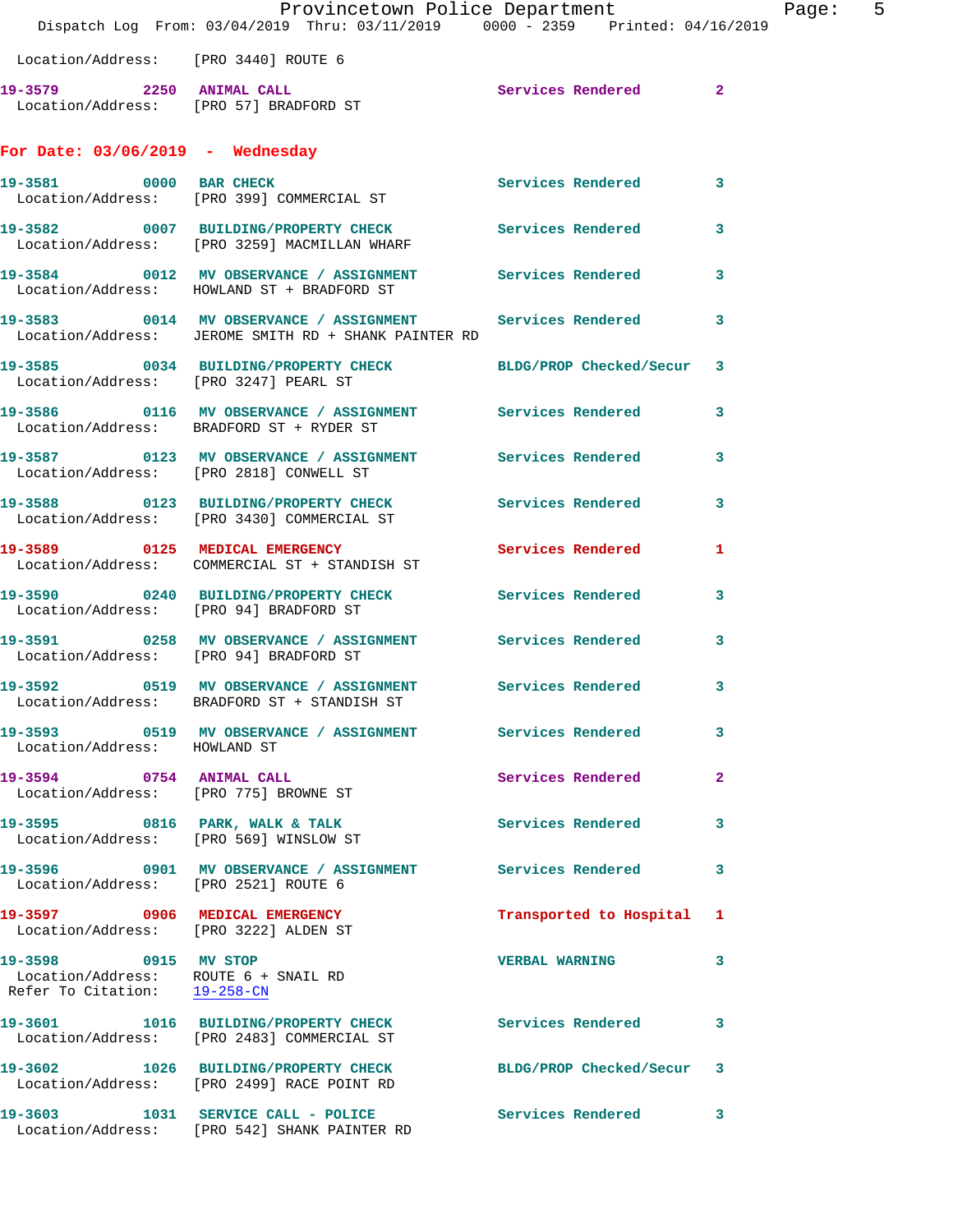|                                                                                         | Provincetown Police Department<br>Dispatch Log From: 03/04/2019 Thru: 03/11/2019 0000 - 2359 Printed: 04/16/2019 |                                                                                 | Page: 6      |
|-----------------------------------------------------------------------------------------|------------------------------------------------------------------------------------------------------------------|---------------------------------------------------------------------------------|--------------|
| Refer To Arrest: 19-21-AR                                                               |                                                                                                                  |                                                                                 |              |
|                                                                                         | 19-3604 1037 911 - GENERAL<br>Location/Address: [PRO 3296] SHANK PAINTER RD                                      | No Action Required 1                                                            |              |
|                                                                                         | 19-3605 1156 MV OBSERVANCE / ASSIGNMENT Services Rendered 3<br>Location/Address: [PRO 4048] ROUTE 6              |                                                                                 |              |
|                                                                                         | 19-3606 1201 LOST PROPERTY<br>Location/Address: [PRO 3222] ALDEN ST                                              | Services Rendered 3                                                             |              |
|                                                                                         | 19-3607 1221 FOLLOW UP Services Rendered<br>Location/Address: [PRO 2564] COMMERCIAL ST                           |                                                                                 | $\mathbf{2}$ |
| Location/Address: [PRO 4048] ROUTE 6                                                    | 19-3608 1334 BUILDING/PROPERTY CHECK BLDG/PROP Checked/Secur 3                                                   |                                                                                 |              |
|                                                                                         | 19-3609 1428 PARK, WALK & TALK (2008) Services Rendered Location/Address: [PRO 3277] SANDY HILL LN               |                                                                                 | 3            |
|                                                                                         | 19-3610 1457 SERVICE CALL - POLICE Services Rendered 3<br>Location/Address: [PRO 569] WINSLOW ST                 |                                                                                 |              |
|                                                                                         | 19-3611 1536 MV OBSERVANCE / ASSIGNMENT VERBAL WARNING<br>Location/Address: BRADFORD ST + HOWLAND ST             |                                                                                 | 3            |
| 19-3612 1558 MV STOP<br>Location/Address: COMMERCIAL ST<br>Refer To Citation: 19-259-CM |                                                                                                                  | <b>VERBAL WARNING</b>                                                           | $\mathbf{3}$ |
|                                                                                         | 19-3613 1610 BUILDING/PROPERTY CHECK Services Rendered 3<br>Location/Address: [PRO 3430] COMMERCIAL ST           |                                                                                 |              |
|                                                                                         | 19-3614 1707 BUILDING/PROPERTY CHECK Services Rendered<br>Location/Address: [PRO 2977] COMMERCIAL ST             |                                                                                 | $\mathbf{3}$ |
|                                                                                         | 19-3615 1716 HARASSMENT / THREATS<br>Location/Address: [PRO 1231] COMMERCIAL ST                                  | SPOKEN TO AND TO A STRUCK TO A THING OF THE STRUCK OF THE STRUCK OF THE STRUCK. | $\mathbf{2}$ |
|                                                                                         | 19-3616 2026 MV OBSERVANCE / ASSIGNMENT No Action Required<br>Location/Address: [PRO 2577] BRADFORD ST           |                                                                                 | 3            |
|                                                                                         | 19-3617 2057 MV COLLISION<br>Location/Address: [PRO 3179] MEADOW RD                                              | SPOKEN TO                                                                       | 1            |
|                                                                                         | 19-3618 2107 BUILDING/PROPERTY CHECK BLDG/PROP Checked/Secur 3<br>Location/Address: [PRO 530] SHANK PAINTER RD   |                                                                                 |              |
| Location/Address: [PRO 3440] ROUTE 6                                                    | 19-3619 		 2119 MV OBSERVANCE / ASSIGNMENT Services Rendered                                                     |                                                                                 | 3            |
| 19-3620 2130 MV STOP                                                                    | Location/Address: ROUTE 6 + SNAIL RD                                                                             | No Action Required 3                                                            |              |
|                                                                                         | 19-3621 2340 PARK, WALK & TALK Services Rendered<br>Location/Address: [PRO 539] SHANK PAINTER RD                 |                                                                                 | 3            |
| For Date: $03/07/2019$ - Thursday                                                       |                                                                                                                  |                                                                                 |              |
|                                                                                         | 19-3622 0033 BUILDING/PROPERTY CHECK Services Rendered<br>Location/Address: [PRO 3259] MACMILLAN WHARF           |                                                                                 | 3            |
|                                                                                         | 19-3623 0043 BUILDING/PROPERTY CHECK BLDG/PROP Checked/Secur 3<br>Location/Address: [PRO 2520] PRINCE ST         |                                                                                 |              |
|                                                                                         | 19-3625 0123 MV OBSERVANCE / ASSIGNMENT Services Rendered<br>Location/Address: HOWLAND ST + BRADFORD ST          |                                                                                 | 3            |
|                                                                                         | 19-3626 0214 MV OBSERVANCE / ASSIGNMENT Services Rendered 3                                                      |                                                                                 |              |

Location/Address: JEROME SMITH RD + SHANK PAINTER RD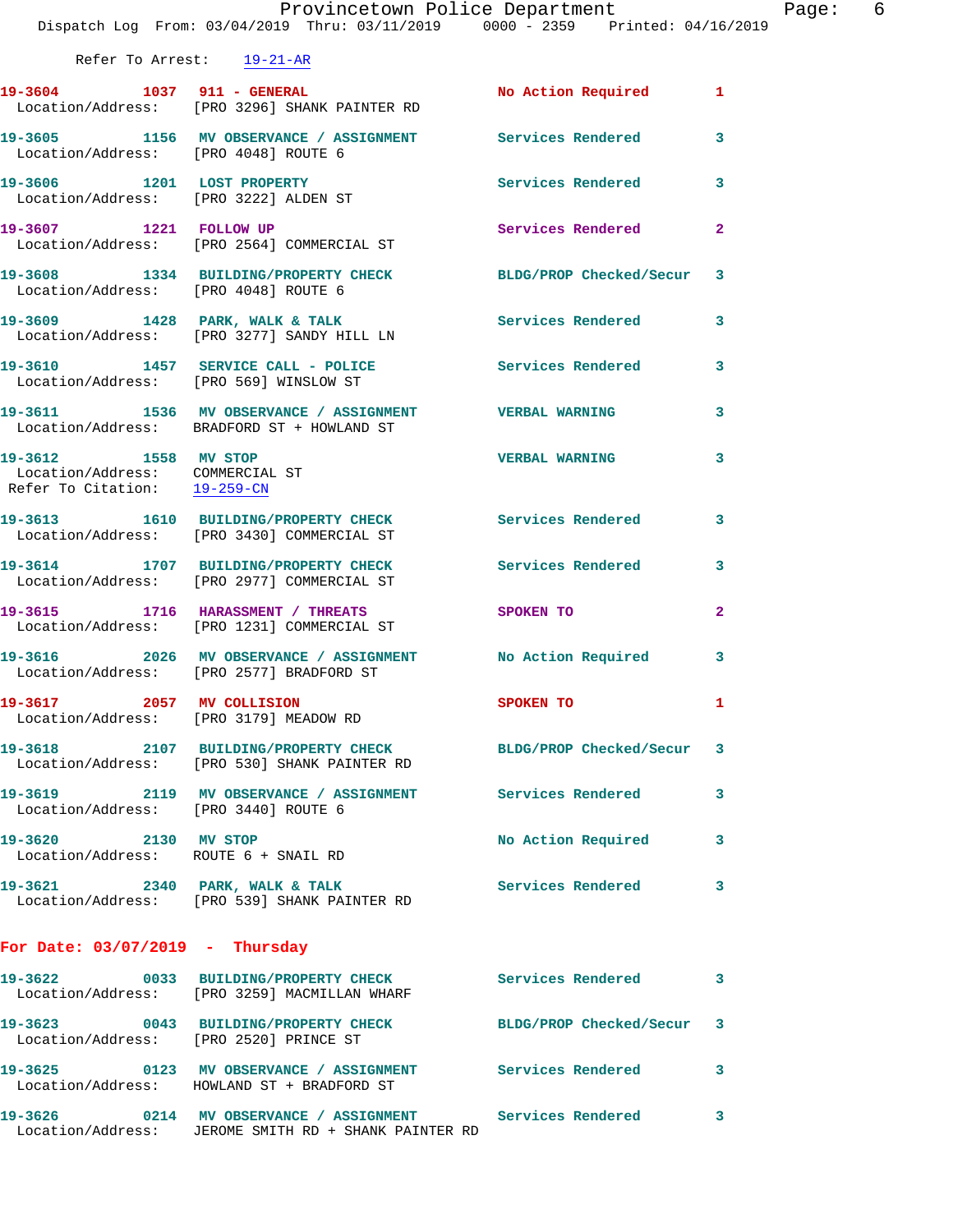|                                      | 19-3627 0305 BUILDING/PROPERTY CHECK Services Rendered<br>Location/Address: [PRO 2898] JEROME SMITH RD   |                           | $\mathbf{3}$            |
|--------------------------------------|----------------------------------------------------------------------------------------------------------|---------------------------|-------------------------|
| Location/Address: [PRO 3429] OAK DR  | 19-3628 0313 DISTURBANCE - FIGHT / ARGUMENT Transported to Hospital 1<br>Refer To $P/C$ : $19-23-AR$     |                           |                         |
|                                      | 19-3630 0540 PARK, WALK & TALK<br>Location/Address: [PRO 539] SHANK PAINTER RD                           | Transported to Hospital 3 |                         |
| 19-3631 0541 PARK, WALK & TALK       | Location/Address: [PRO 539] SHANK PAINTER RD                                                             | Services Rendered         | 3                       |
| 19-3632 0551 MV DISABLED             | Location/Address: [PRO 539] SHANK PAINTER RD                                                             | Services Rendered         | $\mathbf{2}$            |
| Location/Address: [PRO 3440] ROUTE 6 | 19-3633 6609 MV OBSERVANCE / ASSIGNMENT Services Rendered                                                |                           | 3                       |
|                                      | 19-3634 0709 ESCORT / TRANSPORT<br>Location/Address: [ORL 1] ROCK HARBOR RD<br>Refer To $P/C$ : 19-23-AR | Transferred Custody 3     |                         |
|                                      | 19-3635 0807 BUILDING/PROPERTY CHECK<br>Location/Address: [PRO 2500] COMMERCIAL ST                       | BLDG/PROP Checked/Secur 3 |                         |
| 19-3636 0815 AT SCHOOL               | Location/Address: [PRO 569] WINSLOW ST                                                                   | Services Rendered 3       |                         |
|                                      | 19-3637 0832 BUILDING/PROPERTY CHECK<br>Location/Address: [PRO 2483] COMMERCIAL ST                       | <b>Services Rendered</b>  | 3                       |
|                                      | 19-3638 0946 BUILDING/PROPERTY CHECK Services Rendered 3<br>Location/Address: [PRO 2977] COMMERCIAL ST   |                           |                         |
|                                      | 19-3639 0947 BUILDING/PROPERTY CHECK<br>Location/Address: [PRO 3317] CEMETERY RD                         | BLDG/PROP Checked/Secur 3 |                         |
|                                      | 19-3640 0952 MV OBSERVANCE / ASSIGNMENT Services Rendered<br>Location/Address: CONWAY ST + BRADFORD ST   |                           | $\overline{\mathbf{3}}$ |
| Location/Address: [PRO 2521] ROUTE 6 | 19-3641 1000 MV OBSERVANCE / ASSIGNMENT Services Rendered                                                |                           | 3                       |
|                                      | 19-3642 1111 BUILDING/PROPERTY CHECK<br>Location/Address: [PRO 2540] RACE POINT RD                       | <b>Services Rendered</b>  |                         |
|                                      | 19-3643 1122 PARK, WALK & TALK<br>Location/Address: [PRO 537] SHANK PAINTER RD                           | <b>Services Rendered</b>  | $\mathbf{3}$            |
| 19-3644 1200 ANIMAL CALL             | Location/Address: [PRO 3296] SHANK PAINTER RD                                                            | Services Rendered         | $\overline{2}$          |
| Location/Address: [PRO 4048] ROUTE 6 | 19-3645 1206 MV OBSERVANCE / ASSIGNMENT BLDG/PROP Checked/Secur 3                                        |                           |                         |
|                                      | 19-3647 1235 BUILDING/PROPERTY CHECK<br>Location/Address: [PRO 3430] COMMERCIAL ST                       | BLDG/PROP Checked/Secur 3 |                         |
|                                      | 19-3649 1356 LARCENY / FORGERY / FRAUD SPOKEN TO<br>Location/Address: [PRO 374] COMMERCIAL ST            |                           | $\mathbf{2}$            |
| 19-3650 1357 ANIMAL CALL             | Location/Address: [PRO 625] DEWEY AVE                                                                    | Services Rendered         | $\overline{2}$          |
|                                      | 19-3648 1358 MV OBSERVANCE / ASSIGNMENT<br>Location/Address: BRADFORD ST + STANDISH ST                   | No Action Required 3      |                         |
|                                      | 19-3651 1407 BUILDING/PROPERTY CHECK                                                                     | BLDG/PROP Checked/Secur 3 |                         |

Location/Address: [PRO 3287] ROUTE 6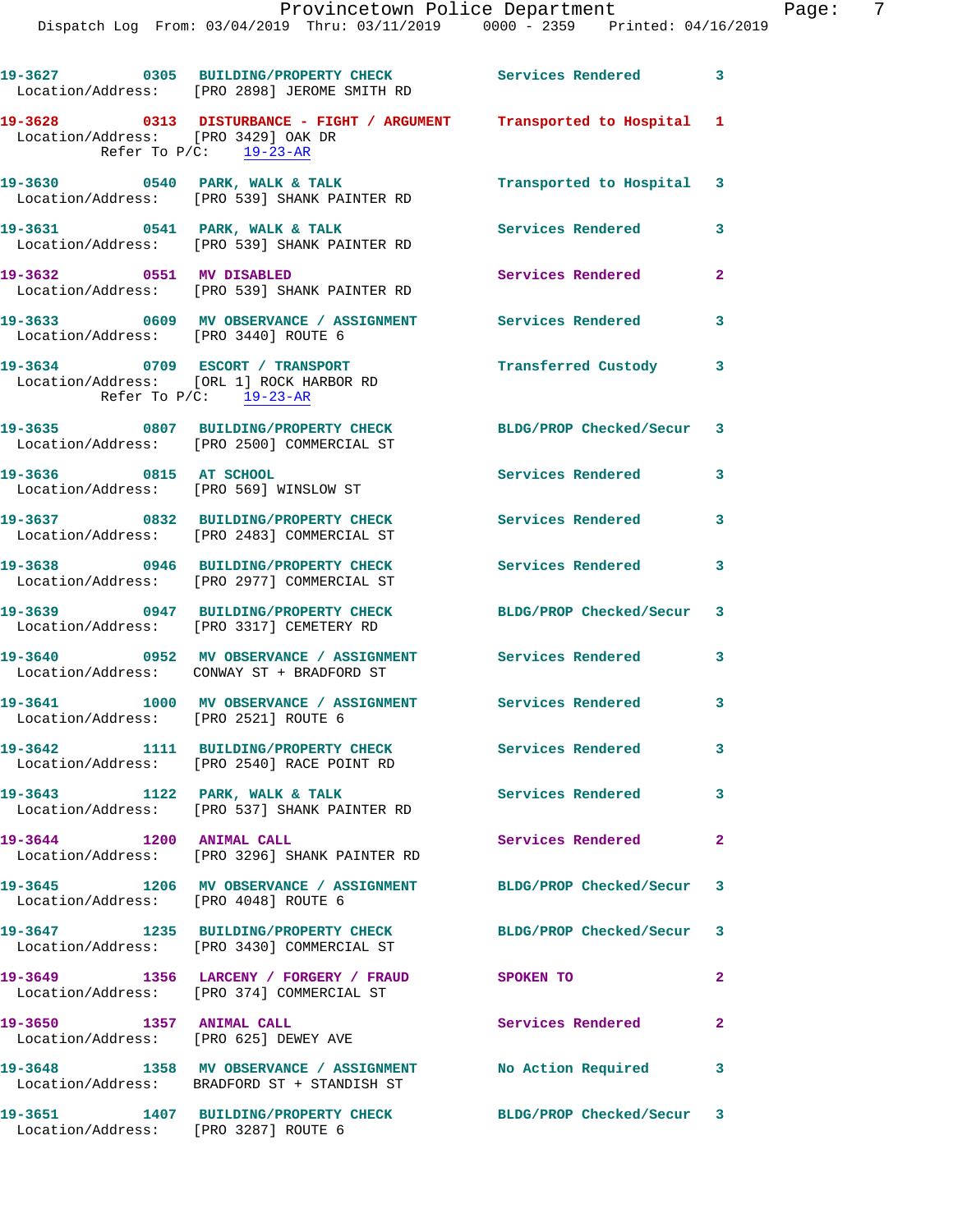19-3652 1455 SERVICE CALL - POLICE 3 Services Rendered 3 Location/Address: [PRO 569] WINSLOW ST **19-3653 1523 ANIMAL CALL Referred to Other Agenc 2**  Location/Address: [PRO 106] COMMERCIAL ST **19-3654 1541 MEDICAL EMERGENCY Transported to Hospital 1**  Location/Address: [PRO 440] HARRY KEMP WAY **19-3656 1604 FOLLOW UP SPOKEN TO 2**  Location/Address: [PRO 1115] STANDISH ST **19-3658 1728 MEDICAL EMERGENCY Transported to Hospital 1**  Location/Address: BRADFORD ST + PRINCE ST 19-3660 1828 PARKING COMPLAINT **Services Rendered** 3 Location/Address: [PRO 1048] PEARL ST **19-3661 1955 ALARM - FIRE False Alarm 1**  Location/Address: [PRO 3335] COMMERCIAL ST **19-3662 2006 GENERAL INFO Services Rendered 3**  Location/Address: [TRU] CAPT WILLIAMS WAY **19-3664 2030 MV OBSERVANCE / ASSIGNMENT Services Rendered 3**  Location/Address: [PRO 3440] ROUTE 6 **19-3663 2042 MV OBSERVANCE / ASSIGNMENT No Action Required 3**  Location/Address: [PRO 2577] BRADFORD ST **19-3665 2121 BUILDING/PROPERTY CHECK Services Rendered 3**  Location/Address: [PRO 3430] COMMERCIAL ST **19-3666 2148 MEDICAL EMERGENCY Transported to Hospital 1**  Location/Address: [PRO 3222] ALDEN ST **19-3668** 2335 MV STOP <br>
Location/Address: [PRO 2519] ROUTE 6 Location/Address: [PRO 2519] ROUTE 6 Refer To Citation: 19-260-CN **19-3669 2342 BUILDING/PROPERTY CHECK BLDG/PROP Checked/Secur 3**  Location/Address: [PRO 182] COMMERCIAL ST

## **For Date: 03/08/2019 - Friday**

|                                                            | 19-3727                  0005     BUILDING/PROPERTY CHECK                     Services Rendered<br>Location/Address: [PRO 3259] MACMILLAN WHARF |                           | $\overline{\mathbf{3}}$ |
|------------------------------------------------------------|-------------------------------------------------------------------------------------------------------------------------------------------------|---------------------------|-------------------------|
|                                                            | 19-3670       0006   MV OBSERVANCE / ASSIGNMENT       Services Rendered<br>Location/Address: HOWLAND ST + BRADFORD ST                           |                           | $\mathbf{3}$            |
| 19-3671 0019 911 - GENERAL<br>Location/Address: HENSCHE LN |                                                                                                                                                 | BLDG/PROP Checked/Secur 1 |                         |
|                                                            | Location/Address: [PRO 3259] MACMILLAN WHARF                                                                                                    |                           | $\mathbf{3}$            |
|                                                            | 19-3673       0048   MV OBSERVANCE / ASSIGNMENT      Services Rendered<br>Location/Address: BRADFORD ST + RYDER ST                              |                           | 3                       |
|                                                            | Location/Address: [PRO 606] CONWELL ST                                                                                                          |                           | $\mathbf{3}$            |
|                                                            | Location/Address: [PRO 3430] COMMERCIAL ST                                                                                                      |                           | $\mathbf{3}$            |
| 19-3676 0128 MV STOP<br>Refer To Citation: 19-261-CN       | Location/Address: [PRO 2818] CONWELL ST                                                                                                         | <b>VERBAL WARNING</b>     | 3                       |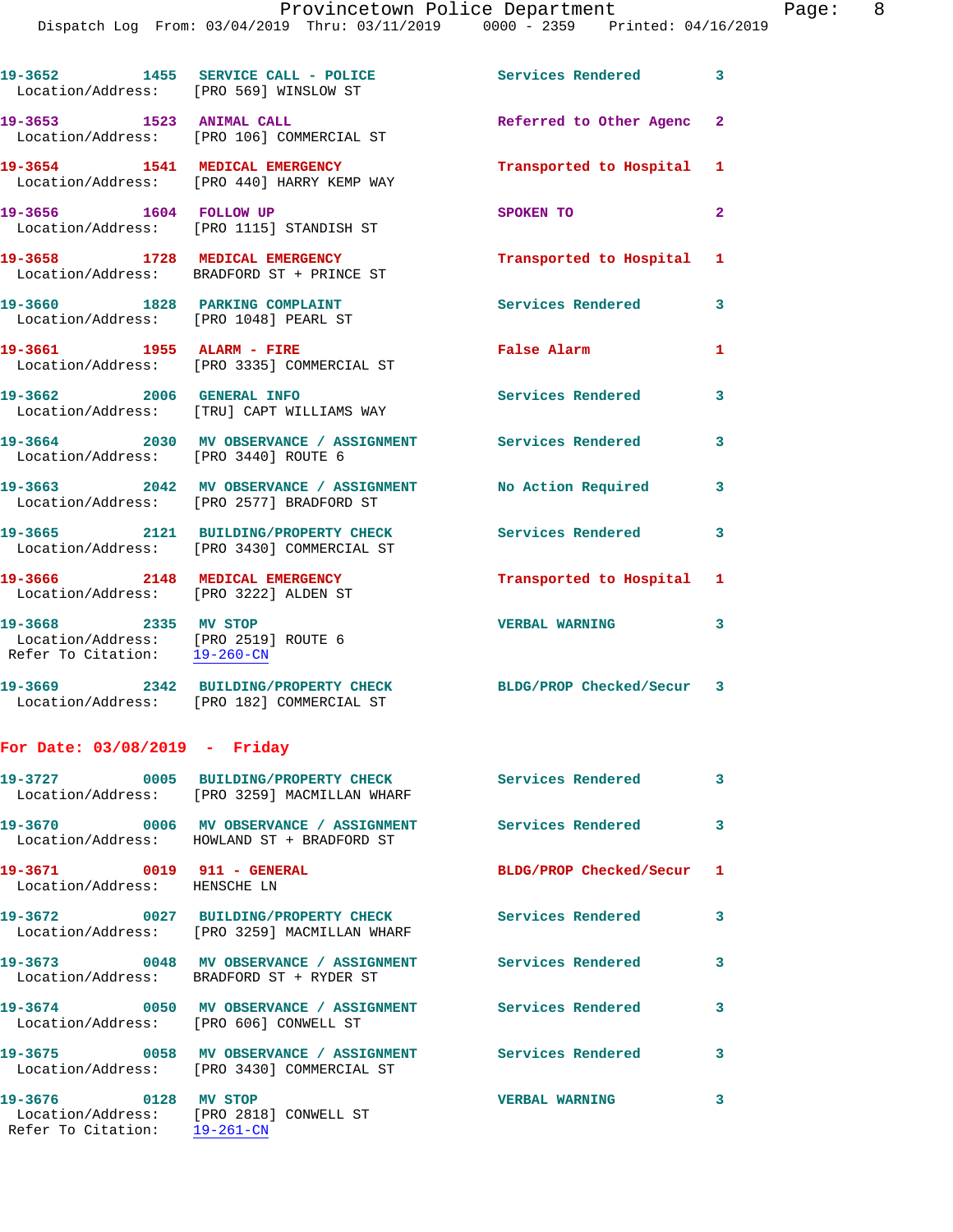| Location/Address: [PRO 3247] PEARL ST                                                                      | 19-3677 0135 BUILDING/PROPERTY CHECK                                                  | BLDG/PROP Checked/Secur 3 |                |
|------------------------------------------------------------------------------------------------------------|---------------------------------------------------------------------------------------|---------------------------|----------------|
| Location/Address: [PRO 413] CONWELL ST                                                                     | 19-3678 0141 BUILDING/PROPERTY CHECK                                                  | BLDG/PROP Checked/Secur 3 |                |
| 19-3679 0202 MV STOP<br>Location/Address: [PRO 1916] COURT ST<br>Refer To Citation: $\frac{19-262-CN}{\ }$ |                                                                                       | <b>VERBAL WARNING</b>     | 3              |
|                                                                                                            | 19-3680 0214 MV OBSERVANCE / ASSIGNMENT<br>Location/Address: BRADFORD ST + HOWLAND ST | Services Rendered 3       |                |
|                                                                                                            | 19-3681 0311 BUILDING/PROPERTY CHECK<br>Location/Address: [PRO 440] HARRY KEMP WAY    | BLDG/PROP Checked/Secur 3 |                |
| Location/Address: [PRO 3247] PEARL ST                                                                      | 19-3682 0428 BUILDING/PROPERTY CHECK                                                  | BLDG/PROP Checked/Secur 3 |                |
| Location/Address: [PRO 2519] ROUTE 6                                                                       | 19-3683 6521 MV OBSERVANCE / ASSIGNMENT Services Rendered                             |                           | 3              |
| Location/Address: ROUTE 6 + SNAIL RD                                                                       | 19-3684 0531 MV OBSERVANCE / ASSIGNMENT Services Rendered                             |                           | 3              |
| Location/Address: [PRO 3440] ROUTE 6                                                                       | 19-3685 0743 MV OBSERVANCE / ASSIGNMENT Services Rendered                             |                           | 3              |
| 19-3686 0748 MV STOP<br>Location/Address: [PRO 2513] ROUTE 6<br>Refer To Citation: 19-263-CN               |                                                                                       | <b>VERBAL WARNING</b>     | 3              |
| 19-3687 0800 MV STOP<br>Location/Address: [PRO 2513] ROUTE 6<br>Refer To Citation: 19-264-CN               |                                                                                       | <b>VERBAL WARNING</b>     | 3              |
|                                                                                                            | 19-3688 0813 SERVICE CALL - POLICE<br>Location/Address: [PRO 569] WINSLOW ST          | Services Rendered         | 3              |
|                                                                                                            | 19-3689 0846 BUILDING/PROPERTY CHECK<br>Location/Address: [PRO 2977] COMMERCIAL ST    | Services Rendered         | 3              |
| Location/Address: [PRO 3287] ROUTE 6                                                                       | 19-3690 0852 BUILDING/PROPERTY CHECK                                                  | BLDG/PROP Checked/Secur 3 |                |
|                                                                                                            | 19-3691 0904 BUILDING/PROPERTY CHECK<br>Location/Address: [PRO 3259] MACMILLAN WHARF  | Services Rendered         | $\mathbf{3}$   |
|                                                                                                            | 19-3692 0920 PARK, WALK & TALK<br>Location/Address: [PRO 516] RACE POINT RD           | Services Rendered         | 3              |
| 19-3693 1008 ANIMAL CALL                                                                                   | Location/Address: [PRO 842] COMMERCIAL ST                                             | SPOKEN TO                 | $\overline{2}$ |
| 19-3695 1035 FOLLOW UP                                                                                     | Location/Address: [PRO 542] SHANK PAINTER RD                                          | Services Rendered         | $\mathbf{2}$   |
| 19-3696 1104 MV COMPLAINT<br>Location/Address: PLEASANT ST                                                 |                                                                                       | <b>Services Rendered</b>  | $\overline{2}$ |
|                                                                                                            | 19-3697 1202 SERVICE CALL - POLICE<br>Location/Address: [PRO 1162] WINSLOW ST         | <b>Services Rendered</b>  | 3              |
| 19-3698 1307 ANIMAL CALL                                                                                   | Location/Address: [PRO 106] COMMERCIAL ST                                             | Services Rendered         | $\mathbf{2}$   |
| 19-3699 1348 MV COMPLAINT                                                                                  | Location/Address: NICKERSON ST + COMMERCIAL ST                                        | Services Rendered         | $\mathbf{2}$   |
| 19-3700 1351 FOLLOW UP                                                                                     |                                                                                       | SPOKEN TO                 | $\mathbf{2}$   |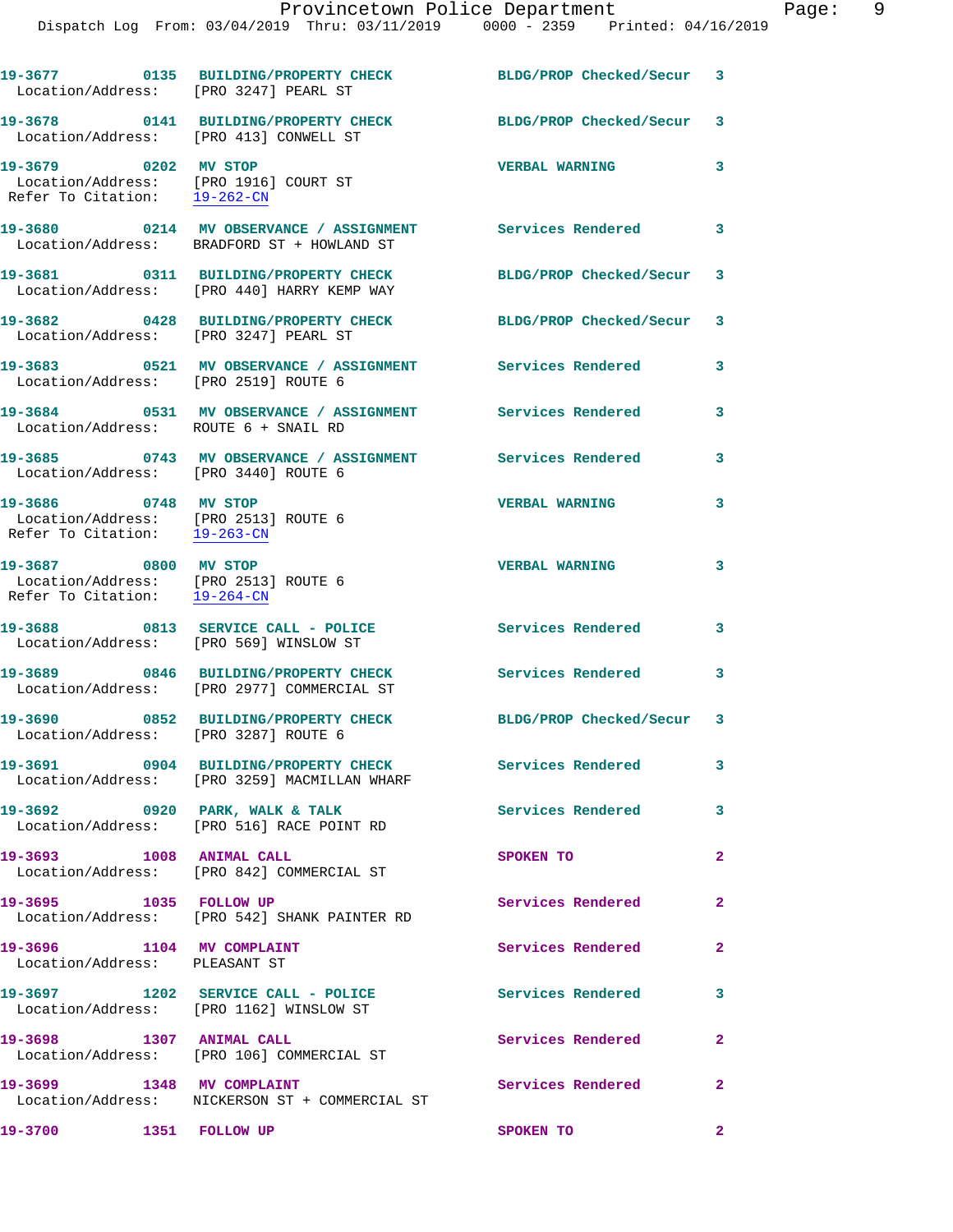|                                                                                          | Dispatch Log From: 03/04/2019 Thru: 03/11/2019 0000 - 2359 Printed: 04/16/2019                                         | Provincetown Police Department |                         | Page: 10 |  |
|------------------------------------------------------------------------------------------|------------------------------------------------------------------------------------------------------------------------|--------------------------------|-------------------------|----------|--|
|                                                                                          |                                                                                                                        |                                |                         |          |  |
|                                                                                          | Location/Address: [PRO 542] SHANK PAINTER RD                                                                           |                                |                         |          |  |
|                                                                                          | 19-3704 1500 HARASSMENT / THREATS SPOKEN TO<br>Location/Address: [PRO 958] JEROME SMITH RD<br>Refer To Arrest: 19-9-AR |                                | $\overline{2}$          |          |  |
|                                                                                          | 19-3705 1515 ALARM - GENERAL<br>Location/Address: [PRO 2327] TELEGRAPH HILL RD                                         | False Alarm                    | 1                       |          |  |
| 19-3706 1539 FOLLOW UP                                                                   | Location/Address: [PRO 542] SHANK PAINTER RD                                                                           | SPOKEN TO                      | $\mathbf{2}$            |          |  |
|                                                                                          | 19-3708 1630 LOST PROPERTY<br>Location: [PRO 3431] LOPES SQUARE                                                        | SPOKEN TO                      | 3                       |          |  |
|                                                                                          | 19-3709 1702 PARK, WALK & TALK STREET SERVICES Rendered Location/Address: [PRO 105] COMMERCIAL ST                      |                                | 3                       |          |  |
|                                                                                          | 19-3710 1745 BUILDING/PROPERTY CHECK Services Rendered<br>Location/Address: [PRO 958] JEROME SMITH RD                  |                                | $\mathbf{3}$            |          |  |
| 19-3711 1745 911 - GENERAL                                                               | Location/Address: [PRO 3296] SHANK PAINTER RD                                                                          | SPOKEN TO                      | 1                       |          |  |
| 19-3712 1747 MV STOP<br>Location/Address: ROUTE 6<br>Refer To Citation: $19-265-CN$      |                                                                                                                        | <b>VERBAL WARNING</b>          | 3                       |          |  |
| 19-3713 1844 MV STOP<br>Location/Address: BRADFORD ST<br>Refer To Citation: 19-266-CN    |                                                                                                                        | <b>VERBAL WARNING</b>          | 3                       |          |  |
| Refer To Citation: 19-267-CN                                                             | 19-3714 1919 MV STOP<br>Location/Address: [PRO 1895] BRADFORD ST                                                       | <b>VERBAL WARNING</b>          | 3                       |          |  |
| Location/Address: [PRO 2519] ROUTE 6                                                     | 19-3715 1933 MV OBSERVANCE / ASSIGNMENT VERBAL WARNING                                                                 |                                | $\overline{\mathbf{3}}$ |          |  |
|                                                                                          | 19-3716 1938 ASSIST DEPARTMENT / MUTUAL AID Services Rendered<br>Location/Address: [PRO 542] SHANK PAINTER RD          |                                | 3                       |          |  |
|                                                                                          | 19-3717 1954 PARKING COMPLAINT<br>Location/Address: [PRO 356] COMMERCIAL ST                                            | SPOKEN TO                      | 3                       |          |  |
|                                                                                          | 19-3718 2010 MEDICAL EMERGENCY<br>Location/Address: [PRO 3222] ALDEN ST                                                | Transported to Hospital 1      |                         |          |  |
| 19-3720 2031 MV COMPLAINT<br>Location/Address: PLEASANT ST                               |                                                                                                                        | <b>SPOKEN TO</b>               | $\mathbf{2}$            |          |  |
| 19-3721 2046 MV STOP<br>Location/Address: MILLER HILL RD<br>Refer To Citation: 19-268-CN |                                                                                                                        | <b>VERBAL WARNING</b>          | 3                       |          |  |
| 19-3722 2329 MV STOP<br>Refer To Citation: 19-270-CN                                     | Location/Address: BRADFORD ST + PRINCE ST                                                                              | Services Rendered              | 3                       |          |  |
| Location/Address: [PRO 94] BRADFORD ST                                                   | 19-3723 2337 BUILDING/PROPERTY CHECK Services Rendered                                                                 |                                | 3                       |          |  |
|                                                                                          | 19-3724 2340 BUILDING/PROPERTY CHECK Services Rendered<br>Location/Address: [PRO 2494] BRADFORD ST                     |                                | 3                       |          |  |
|                                                                                          | 19-3725 2348 BUILDING/PROPERTY CHECK<br>Location/Address: [PRO 2018] COMMERCIAL ST                                     | <b>Services Rendered</b>       | 3                       |          |  |
| 19-3726                                                                                  | 2353 BUILDING/PROPERTY CHECK<br>Location/Address: [PRO 2206] PILGRIMS LANDING                                          | Services Rendered              | 3                       |          |  |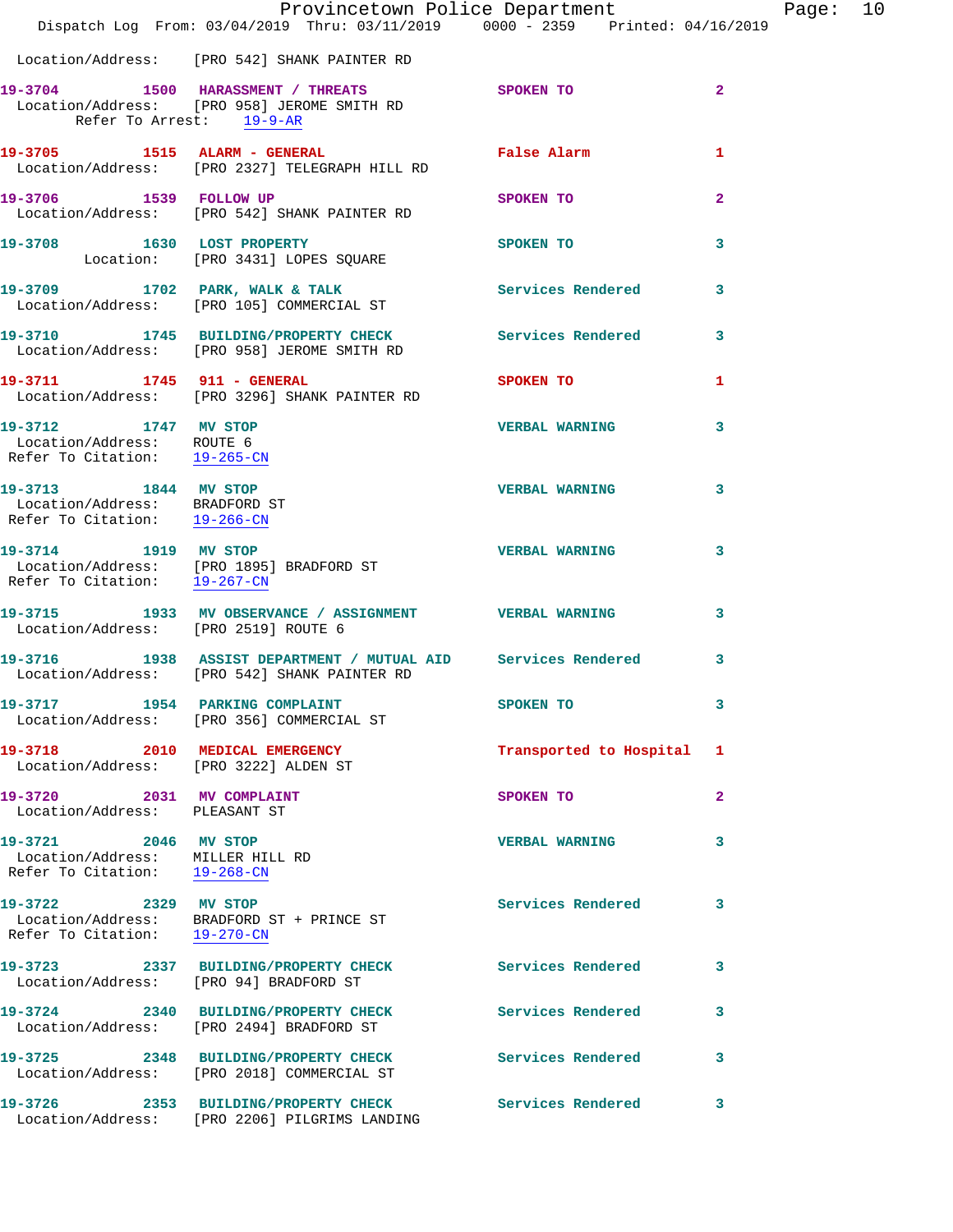| For Date: 03/09/2019<br>Saturday |  |  |
|----------------------------------|--|--|
|----------------------------------|--|--|

|                                        | 19-3728 6009 MV OBSERVANCE / ASSIGNMENT Services Rendered 3<br>Location/Address: STANDISH ST + BRADFORD ST        |                           |              |
|----------------------------------------|-------------------------------------------------------------------------------------------------------------------|---------------------------|--------------|
| Location/Address: [PRO 554] TREMONT ST | 19-3729 0011 BUILDING/PROPERTY CHECK                                                                              | BLDG/PROP Checked/Secur   | 3            |
| Location/Address: ROUTE 6              | 19-3730 0019 MV OBSERVANCE / ASSIGNMENT Services Rendered                                                         |                           | 3            |
| Location/Address: [PRO 37] BRADFORD ST | 19-3731 0041 BUILDING/PROPERTY CHECK                                                                              | Services Rendered         | 3            |
| Location/Address: SNAIL RD             | 19-3732 0059 MV OBSERVANCE / ASSIGNMENT Services Rendered                                                         |                           | 3            |
|                                        | 19-3733 0120 BUILDING/PROPERTY CHECK<br>Location/Address: [PRO 186] COMMERCIAL ST                                 | BLDG/PROP Checked/Secur 3 |              |
|                                        | 19-3734 0150 BUILDING/PROPERTY CHECK<br>Location/Address: [PRO 379] COMMERCIAL ST                                 | BLDG/PROP Checked/Secur 3 |              |
|                                        | 19-3735 0214 BUILDING/PROPERTY CHECK<br>Location/Address: [PRO 530] SHANK PAINTER RD                              | BLDG/PROP Checked/Secur 3 |              |
|                                        | 19-3736 0214 BUILDING/PROPERTY CHECK<br>Location/Address: [PRO 3430] COMMERCIAL ST                                | Services Rendered         | 3            |
|                                        | 19-3737 0243 BUILDING/PROPERTY CHECK<br>Location/Address: [PRO 545] SHANK PAINTER RD                              | BLDG/PROP Checked/Secur 3 |              |
|                                        | 19-3738 0244 BUILDING/PROPERTY CHECK<br>Location/Address: [PRO 595] BRADFORD ST                                   | Services Rendered         | 3            |
| Location/Address:                      | 19-3739 0246 BUILDING/PROPERTY CHECK<br>[PRO 1778] SHANK PAINTER RD                                               | BLDG/PROP Checked/Secur 3 |              |
| Location/Address:                      | 19-3740 0259 BUILDING/PROPERTY CHECK<br>[PRO 2898] JEROME SMITH RD                                                | Services Rendered         | 3            |
|                                        | 19-3741 0356 BUILDING/PROPERTY CHECK<br>Location/Address: [PRO 516] RACE POINT RD                                 | BLDG/PROP Checked/Secur 3 |              |
|                                        | 19-3742 0428 MV OBSERVANCE / ASSIGNMENT Services Rendered<br>Location/Address: SHANK PAINTER RD + JEROME SMITH RD |                           | 3            |
| Location/Address: [PRO 3247] PEARL ST  | 19-3743 0534 BUILDING/PROPERTY CHECK                                                                              | BLDG/PROP Checked/Secur 3 |              |
| 19-3744 0624 ANIMAL CALL               | Location/Address: [PRO 597] COMMERCIAL ST                                                                         | Services Rendered         | $\mathbf{2}$ |
|                                        | 19-3745 0735 MEDICAL EMERGENCY<br>Location/Address: [PRO 4025] PLEASANT ST                                        | <b>Services Rendered</b>  | 1            |
| Location/Address: [PRO 3287] ROUTE 6   | 19-3746 0752 BUILDING/PROPERTY CHECK BLDG/PROP Checked/Secur 3                                                    |                           |              |
| Location/Address: [PRO 2521] ROUTE 6   |                                                                                                                   |                           | 3            |
|                                        | 19-3748 0810 SERVICE CALL - POLICE<br>Location/Address: [PRO 3296] SHANK PAINTER RD                               | <b>Services Rendered</b>  | 3            |
|                                        | Location/Address: [PRO 2483] COMMERCIAL ST                                                                        | Services Rendered         | 3            |
|                                        | 19-3750 0837 BUILDING/PROPERTY CHECK<br>Location/Address: [PRO 3430] COMMERCIAL ST                                | <b>Services Rendered</b>  | 3            |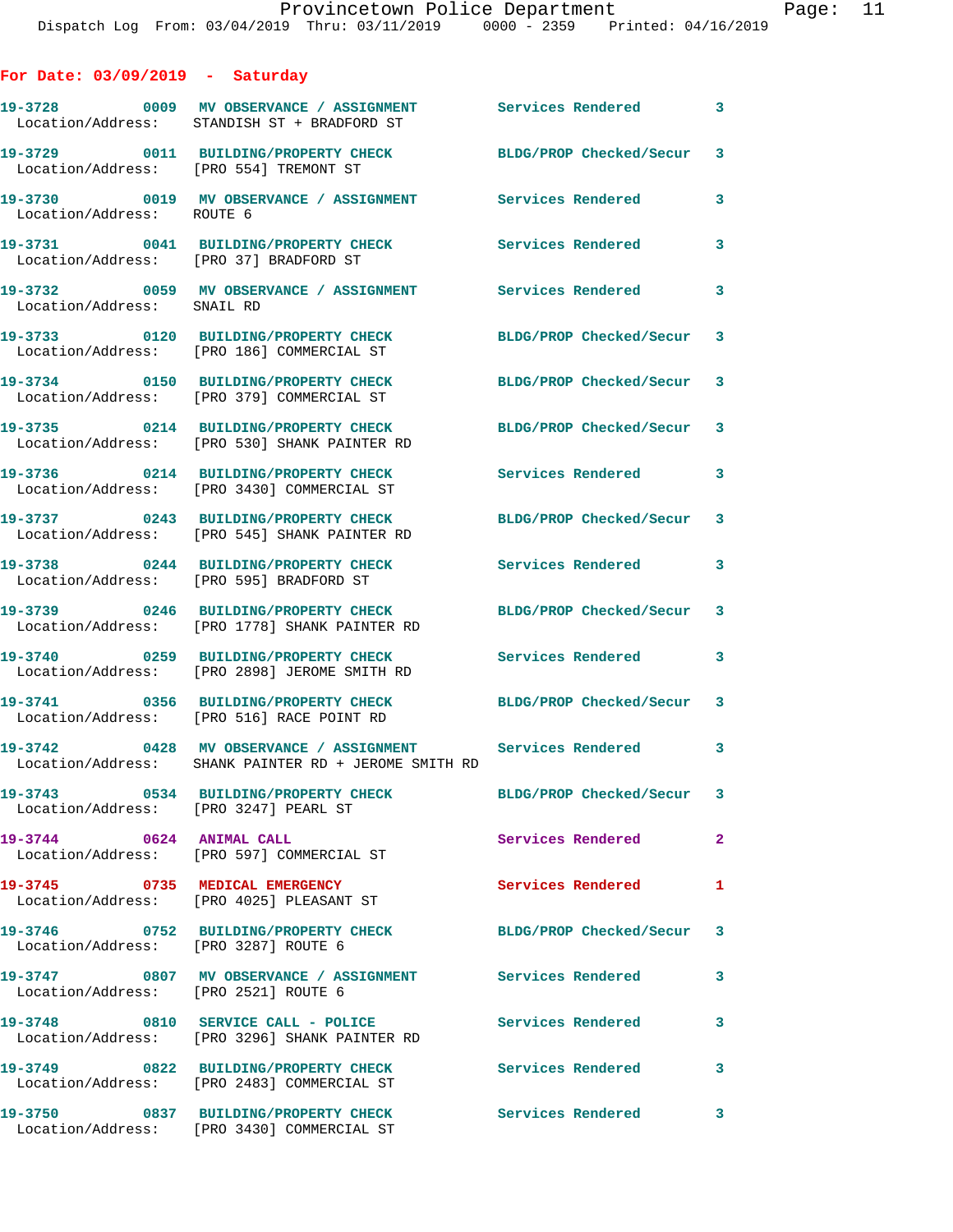Dispatch Log From: 03/04/2019 Thru: 03/11/2019 0000 - 2359 Printed: 04/16/2019

**19-3751 0848 BUILDING/PROPERTY CHECK Services Rendered 3**  Location/Address: [PRO 2512] JEROME SMITH RD **19-3752 0859 BUILDING/PROPERTY CHECK BLDG/PROP Checked/Secur 3**  Location/Address: [PRO 2500] COMMERCIAL ST **19-3753 1014 SERVICE CALL - POLICE Services Rendered 3**  Location/Address: [PRO 606] CONWELL ST **19-3755 1035 MV STOP Arrest(s) Made 3**  Location/Address: [PRO 285] COMMERCIAL ST Refer To Citation: T1244253 Refer To Arrest: 19-24-AR **19-3756 1337 PARK, WALK & TALK Services Rendered 3**  Location/Address: [PRO 105] COMMERCIAL ST 19-3757 1449 ANIMAL CALL Services Rendered 2 Location/Address: [PRO 3242] COMMERCIAL ST **19-3759 1610 FOX SITING Services Rendered 2**  Location/Address: [PRO 105] COMMERCIAL ST **19-3760 1623 GENERAL INFO Services Rendered 3**  Location/Address: [PRO 488] MAYFLOWER ST 19-3761 1634 PARK, WALK & TALK **Services Rendered** 3 Location/Address: [PRO 105] COMMERCIAL ST **19-3762 1635 MV COMPLAINT Could Not Locate 2**  Location/Address: [PRO 2479] ROUTE 6 **19-3763 1656 MV STOP VERBAL WARNING 3**  Location/Address: [PRO 2521] ROUTE 6 Refer To Citation: 19-271-CN **19-3764 1712 MV PLATE STOLEN Referred to Other Agenc 3 1**  Location/Address: [PRO 3222] ALDEN ST **19-3765 1854 BUILDING/PROPERTY CHECK BLDG/PROP Checked/Secur 3**  Location/Address: [PRO 519] RACE POINT RD **19-3766 2024 BUILDING/PROPERTY CHECK BLDG/PROP Checked/Secur 3**  Location/Address: [PRO 958] JEROME SMITH RD **19-3767 2032 MV OBSERVANCE / ASSIGNMENT No Action Required 3**  Location/Address: [PRO 3430] COMMERCIAL ST **19-3768 2055 MV STOP VERBAL WARNING 3**  Location/Address: [PRO 121] COMMERCIAL ST Refer To Citation: 19-272-CN **19-3769 2102 ANIMAL CALL Referred to Other Agenc 2**  Location/Address: [PRO 1753] BRADFORD ST **For Date: 03/10/2019 - Sunday 19-3771 0115 BUILDING/PROPERTY CHECK BLDG/PROP Checked/Secur 3**  Location/Address: [PRO 3121] COMMERCIAL ST **19-3772 0124 BUILDING/PROPERTY CHECK BLDG/PROP Checked/Secur 3**  Location/Address: [PRO 526] RYDER ST EXT **19-3773 0140 BUILDING/PROPERTY CHECK Services Rendered 3**  Location/Address: [PRO 3430] COMMERCIAL ST **19-3775 0324 BUILDING/PROPERTY CHECK Services Rendered 3**  Location/Address: [PRO 2490] PROVINCELANDS RD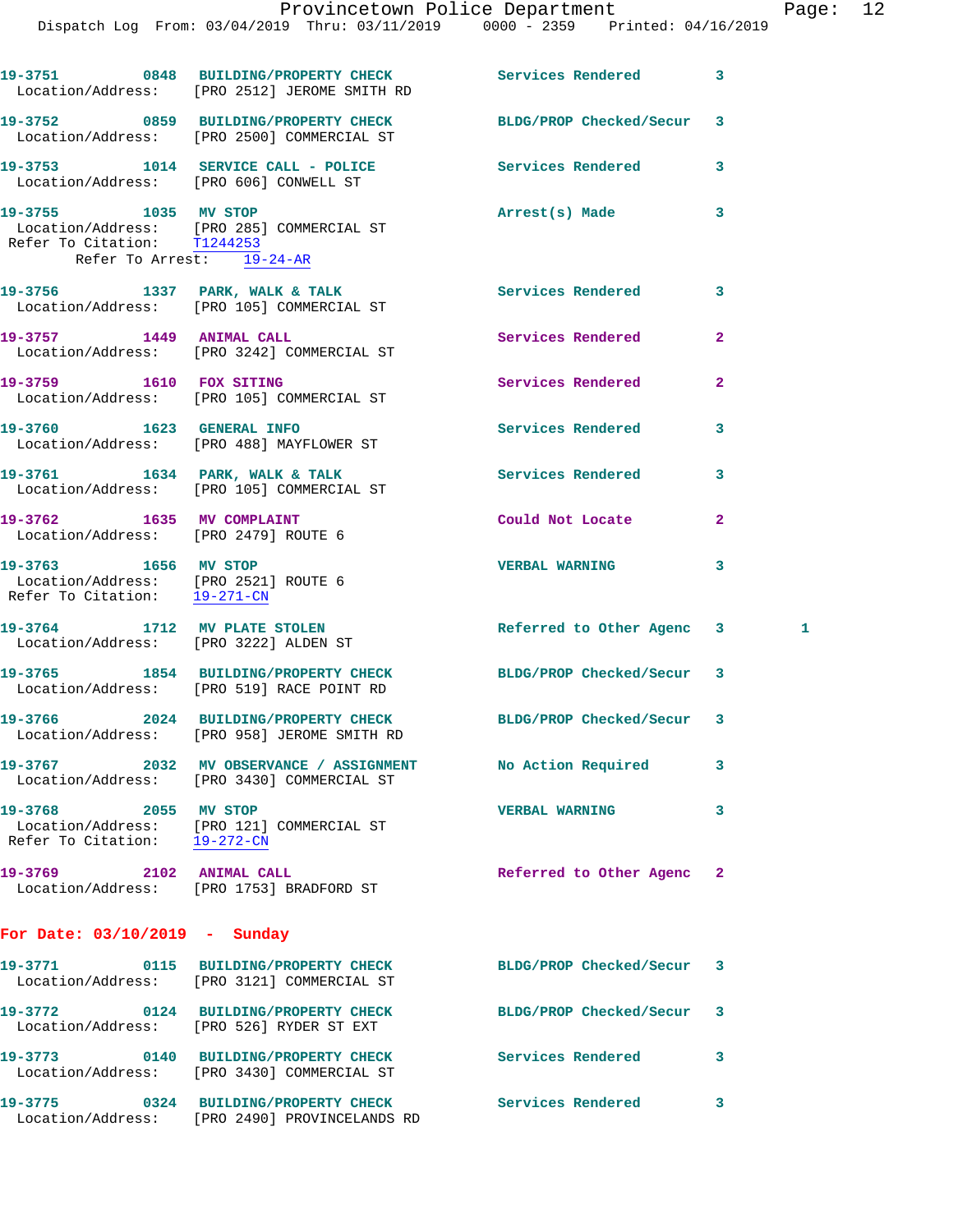|                                                                                              | Dispatch Log From: 03/04/2019 Thru: 03/11/2019 0000 - 2359 Printed: 04/16/2019                               | Provincetown Police Department |                         | Page: 13 |  |
|----------------------------------------------------------------------------------------------|--------------------------------------------------------------------------------------------------------------|--------------------------------|-------------------------|----------|--|
|                                                                                              | 19-3776 0542 MV OBSERVANCE / ASSIGNMENT Services Rendered 3<br>Location/Address: [PRO 2489] BRADFORD ST      |                                |                         |          |  |
|                                                                                              | 19-3777 0748 MEDICAL EMERGENCY Services Rendered 1<br>Location/Address: [PRO 1507] BRADFORD ST               |                                |                         |          |  |
|                                                                                              | 19-3778 0810 BUILDING/PROPERTY CHECK Services Rendered 3<br>Location/Address: [PRO 414] CONWELL ST           |                                |                         |          |  |
|                                                                                              | 19-3779 0823 BUILDING/PROPERTY CHECK Services Rendered 3<br>Location/Address: [PRO 2490] PROVINCELANDS RD    |                                |                         |          |  |
| Location/Address: [PRO 2521] ROUTE 6                                                         | 19-3780 6833 MV OBSERVANCE / ASSIGNMENT Services Rendered                                                    |                                | $\mathbf{3}$            |          |  |
|                                                                                              | 19-3781 0900 BUILDING/PROPERTY CHECK Services Rendered<br>Location/Address: [PRO 3259] MACMILLAN WHARF       |                                | $\overline{\mathbf{3}}$ |          |  |
|                                                                                              | 19-3782 0920 MV OBSERVANCE / ASSIGNMENT Services Rendered 3<br>Location/Address: BRADFORD ST + RYDER ST      |                                |                         |          |  |
|                                                                                              | 19-3783 1021 MV COMPLAINT<br>Location/Address: [PRO 3222] ALDEN ST                                           | Referred to Other Agenc 2      |                         | 1        |  |
|                                                                                              | 19-3784 1032 ANIMAL CALL<br>Location/Address: [PRO 106] COMMERCIAL ST                                        | Services Rendered 2            |                         |          |  |
|                                                                                              | 19-3786 1135 MV OBSERVANCE / ASSIGNMENT Services Rendered<br>Location/Address: HOWLAND ST + BRADFORD ST      |                                | 3                       |          |  |
| Location/Address: [PRO 2518] ROUTE 6                                                         | 19-3785 1138 MV OBSERVANCE / ASSIGNMENT Services Rendered 3                                                  |                                |                         |          |  |
| Location/Address: [PRO 569] WINSLOW ST                                                       | 19-3787 1422 MEDICAL EMERGENCY                                                                               | Transported to Hospital 1      |                         |          |  |
|                                                                                              | 19-3790 1445 PARK, WALK & TALK Services Rendered 3<br>Location/Address: [PRO 569] WINSLOW ST                 |                                |                         |          |  |
| Location/Address: BRADFORD ST                                                                | 19-3789 1528 MV OBSERVANCE / ASSIGNMENT Services Rendered 3                                                  |                                |                         |          |  |
|                                                                                              | 19-3791 1535 FOLLOW UP<br>Location/Address: [PRO 958] JEROME SMITH RD<br>Refer To Arrest: 19-9-AR            | <b>SPOKEN TO</b>               |                         |          |  |
|                                                                                              | 19-3792 1622 PARK, WALK & TALK<br>Location/Address: [PRO 105] COMMERCIAL ST                                  | <b>Services Rendered</b>       | 3                       |          |  |
|                                                                                              | 19-3793 1624 MV OBSERVANCE / ASSIGNMENT Services Rendered 3<br>Location/Address: [PRO 3670] SHANK PAINTER RD |                                |                         |          |  |
| 19-3794 1645 MV STOP<br>Location/Address: ROUTE 6 + SNAIL RD<br>Refer To Citation: 19-273-CN |                                                                                                              | <b>VERBAL WARNING</b>          | 3                       |          |  |
|                                                                                              | 19-3795 1729 BUILDING/PROPERTY CHECK Services Rendered<br>Location/Address: [PRO 3430] COMMERCIAL ST         |                                | 3                       |          |  |
| 19-3796 1747 HAZARDS<br>Location/Address: ROUTE 6                                            |                                                                                                              | Removed Hazard                 | 2                       |          |  |
|                                                                                              | 19-3797 1804 BUILDING/PROPERTY CHECK<br>Location/Address: [PRO 2977] COMMERCIAL ST                           | <b>Services Rendered</b>       | 3                       |          |  |
| 19-3798 1822 911 - GENERAL                                                                   | Location/Address: [PRO 3296] SHANK PAINTER RD                                                                | <b>SPOKEN TO</b>               | 1                       |          |  |
|                                                                                              | 19-3799 1854 HARASSMENT / THREATS                                                                            | <b>Services Rendered</b> 2     |                         |          |  |

Location/Address: [PRO 350] COMMERCIAL ST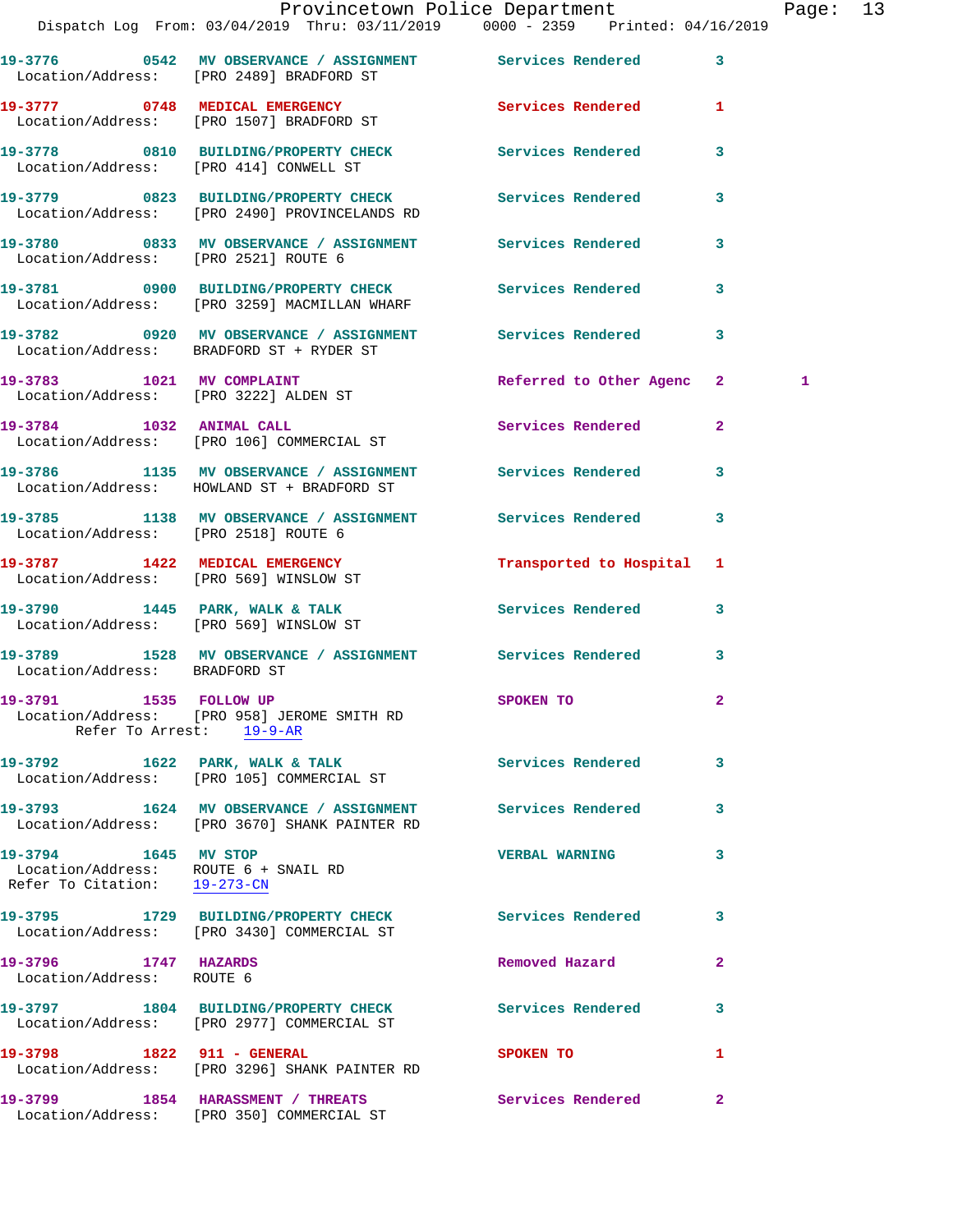|                                      |                                                                                                                                                                                                                                                                              | Provincetown Police Department |   | Page: 14 |  |
|--------------------------------------|------------------------------------------------------------------------------------------------------------------------------------------------------------------------------------------------------------------------------------------------------------------------------|--------------------------------|---|----------|--|
|                                      | Dispatch Log From: 03/04/2019 Thru: 03/11/2019 0000 - 2359 Printed: 04/16/2019                                                                                                                                                                                               |                                |   |          |  |
|                                      | 19-3800 1910 BUILDING/PROPERTY CHECK Services Rendered 3<br>Location/Address: [PRO 526] RYDER ST EXT                                                                                                                                                                         |                                |   |          |  |
|                                      | 19-3801 1936 PARKING COMPLAINT CONSIDER THE GONE ON ARRIVAL CONSTANTING SERVICE OF A SERVICE OF A SERVICE OF A SERVICE OF A SERVICE OF A SERVICE OF A SERVICE OF A SERVICE OF A SERVICE OF A SERVICE OF A SERVICE OF A SERVICE<br>Location/Address: [PRO 3117] COMMERCIAL ST |                                |   |          |  |
|                                      | 19-3802 2136 MV OBSERVANCE / ASSIGNMENT Services Rendered 3<br>Location/Address: [PRO 3440] ROUTE 6                                                                                                                                                                          |                                |   |          |  |
|                                      | 19-3803 2213 BUILDING/PROPERTY CHECK Services Rendered 3<br>Location/Address: [PRO 2540] RACE POINT RD                                                                                                                                                                       |                                |   |          |  |
| For Date: $03/11/2019$ - Monday      |                                                                                                                                                                                                                                                                              |                                |   |          |  |
| Location/Address: [PRO 2521] ROUTE 6 | 19-3804 0022 MV OBSERVANCE / ASSIGNMENT Services Rendered 3                                                                                                                                                                                                                  |                                |   |          |  |
|                                      | 19-3805 0045 MEDICAL EMERGENCY<br>Location/Address: [PRO 2165] COMMERCIAL ST                                                                                                                                                                                                 | Transported to Hospital 1      |   |          |  |
|                                      | 19-3806 0058 FIRE - MUTUAL AID<br>Location: [WEL] WELLFLEET FIRE DEPT                                                                                                                                                                                                        | Services Rendered 1            |   |          |  |
|                                      | 19-3809 0225 PARK, WALK & TALK 3 Services Rendered 3<br>Location/Address: [PRO 539] SHANK PAINTER RD                                                                                                                                                                         |                                |   |          |  |
|                                      | 19-3810 0332 BUILDING/PROPERTY CHECK BLDG/PROP Checked/Secur 3<br>Location/Address: [PRO 440] HARRY KEMP WAY                                                                                                                                                                 |                                |   |          |  |
|                                      | 19-3811 0414 BUILDING/PROPERTY CHECK Services Rendered 3<br>Location/Address: [PRO 3259] MACMILLAN WHARF                                                                                                                                                                     |                                |   |          |  |
| Location/Address: ROUTE 6            | 19-3812 0520 MV OBSERVANCE / ASSIGNMENT Services Rendered 3                                                                                                                                                                                                                  |                                |   |          |  |
| 19-3813 0526 HAZARDS                 | Location/Address: [PRO 2521] ROUTE 6                                                                                                                                                                                                                                         | Referred to Other Agenc 2      |   |          |  |
|                                      | 19-3814 0546 PARK, WALK & TALK 1991 Services Rendered 3<br>Location/Address: [PRO 516] RACE POINT RD                                                                                                                                                                         |                                |   |          |  |
| Location/Address: BRADFORD ST        | 19-3816 		 0620 MV OBSERVANCE / ASSIGNMENT Services Rendered 3                                                                                                                                                                                                               |                                |   |          |  |
|                                      | 19-3817 0804 SERVE PROTECTION ORDER Services Rendered 2<br>Location/Address: [OT] QUICK RD, WALLKILL NY                                                                                                                                                                      |                                |   |          |  |
|                                      | 19-3818 0812 SERVICE CALL - POLICE<br>Location/Address: [PRO 569] WINSLOW ST                                                                                                                                                                                                 | Services Rendered 3            |   |          |  |
|                                      | 19-3819 0851 MEDICAL EMERGENCY<br>Location/Address: [PRO 1509] BRADFORD ST                                                                                                                                                                                                   | Services Rendered 1            |   |          |  |
| 19-3820 0852 FOLLOW UP               | Location/Address: [PRO 3094] COMMERCIAL ST                                                                                                                                                                                                                                   | Referred to Other Agenc 2      |   |          |  |
|                                      | 19-3821 0928 MEDICAL EMERGENCY<br>Location/Address: [PRO 3561] AUNT SUKEYS WAY                                                                                                                                                                                               | Services Rendered 1            |   |          |  |
|                                      | 19-3823 1033 SERVICE CALL - POLICE 3 Services Rendered 3<br>Location/Address: [BAR 3] LOCATED IN BOURNE                                                                                                                                                                      |                                |   |          |  |
|                                      | 19-3825 1307 MV COLLISION<br>Location/Address: [PRO 175] COMMERCIAL ST                                                                                                                                                                                                       | Services Rendered 1            |   |          |  |
|                                      | 19-3826 1401 SERVICE CALL - POLICE Services Rendered 3<br>Location/Address: [PRO 542] SHANK PAINTER RD                                                                                                                                                                       |                                |   |          |  |
|                                      | 19-3827 1410 SERVICE CALL - POLICE SPOKEN TO<br>Location/Address: [PRO 542] SHANK PAINTER RD                                                                                                                                                                                 |                                | 3 |          |  |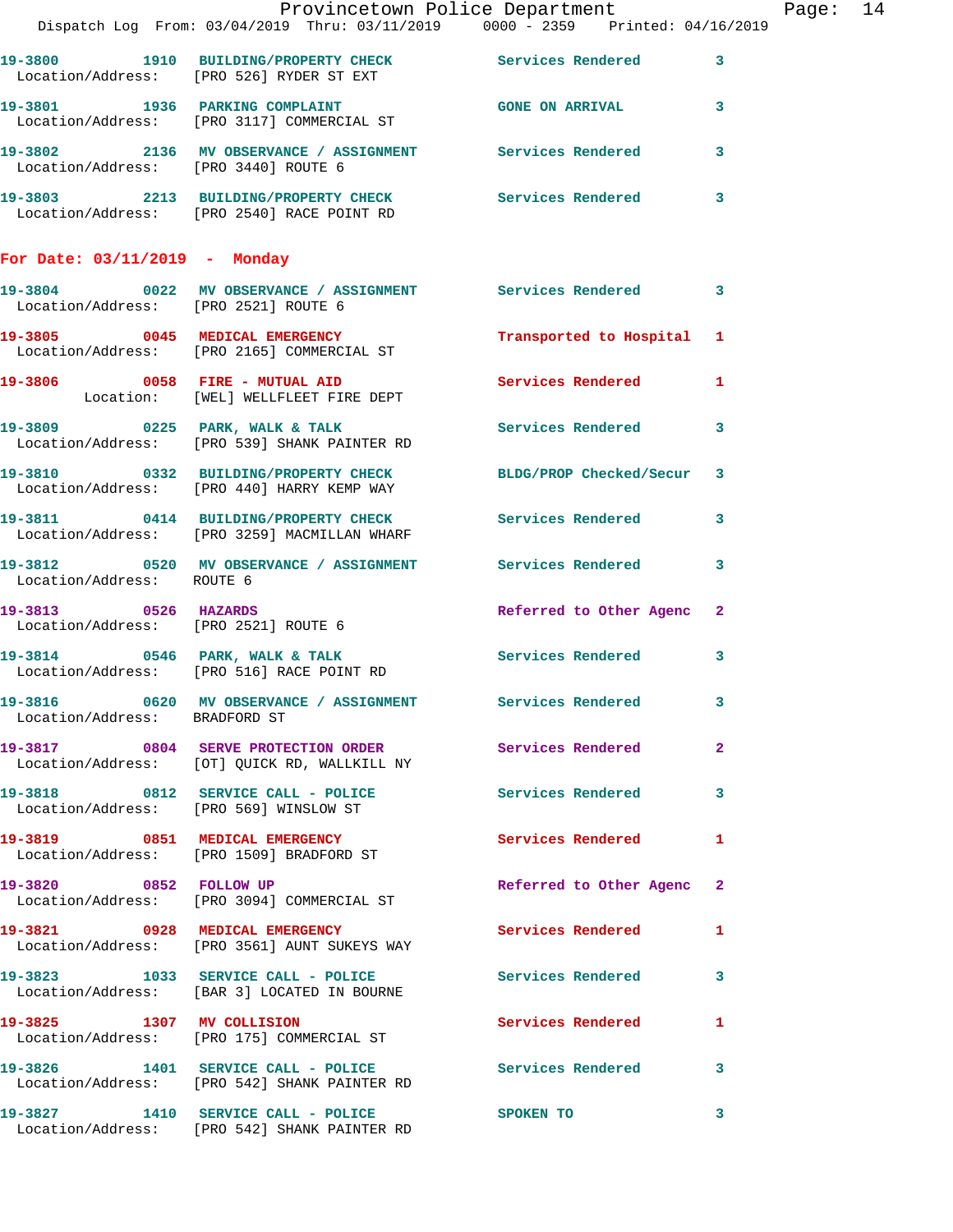Dispatch Log From: 03/04/2019 Thru: 03/11/2019 0000 - 2359 Printed: 04/16/2019

|                                                                                              | 19-3828 1414 MV VANDALISM<br>Location/Address: [PRO 1196] BRADFORD ACRES RD                                   | SPOKEN TO                  | $\overline{2}$ |
|----------------------------------------------------------------------------------------------|---------------------------------------------------------------------------------------------------------------|----------------------------|----------------|
| 19-3829 1455 LOST PROPERTY                                                                   | Location/Address: [PRO 542] SHANK PAINTER RD                                                                  | Services Rendered          | 3              |
| Location/Address: CENTER ST                                                                  | 19-3832 1500 HARASSMENT / THREATS                                                                             | <b>SPOKEN TO</b>           | $\overline{a}$ |
| 19-3830 1503 PARK, WALK & TALK                                                               | Location/Address: [PRO 569] WINSLOW ST                                                                        | <b>Services Rendered</b>   | 3              |
|                                                                                              | 19-3831 1513 MEDICAL EMERGENCY<br>Location/Address: [PRO 440] HARRY KEMP WAY                                  | Transported to Hospital 1  |                |
|                                                                                              | 19-3835 1538 PARK, WALK & TALK<br>Location/Address: [PRO 105] COMMERCIAL ST                                   | Services Rendered 3        |                |
|                                                                                              | 19-3836 1539 BUILDING/PROPERTY CHECK<br>Location/Address: GOSNOLD ST + COMMERCIAL ST                          | BLD/PROP CHECKED UNSECU 3  |                |
| Location/Address: [PRO 3247] PEARL ST                                                        | 19-3837 1552 BUILDING/PROPERTY CHECK                                                                          | BLDG/PROP Checked/Secur 3  |                |
| Location/Address: [PRO 3440] ROUTE 6                                                         | 19-3838 1631 MV OBSERVANCE / ASSIGNMENT Services Rendered                                                     |                            | 3              |
| 19-3839 1634 MV STOP<br>Location/Address: ROUTE 6 + SNAIL RD<br>Refer To Citation: 19-274-CN |                                                                                                               | <b>VERBAL WARNING</b>      | 3              |
| 19-3841 1652 FOLLOW UP                                                                       | Location/Address: [PRO 1997] COMMERCIAL ST                                                                    | Services Rendered          | $\overline{a}$ |
|                                                                                              | 19-3842 1709 BUILDING/PROPERTY CHECK<br>Location/Address: [PRO 3430] COMMERCIAL ST                            | <b>Services Rendered</b>   | 3              |
|                                                                                              | 19-3843 1806 BUILDING/PROPERTY CHECK<br>Location/Address: [PRO 526] RYDER ST EXT                              | Services Rendered 3        |                |
| 19-3844 1810 BAR CHECK                                                                       | Location/Address: [PRO 2165] COMMERCIAL ST                                                                    | BLDG/PROP Checked/Secur 3  |                |
| 19-3845 1822 MEDICAL EMERGENCY                                                               | Location/Address: [PRO 440] HARRY KEMP WAY                                                                    | Transported to Hospital 1  |                |
|                                                                                              | 19-3847 1857 BUILDING/PROPERTY CHECK BLDG/PROP Checked/Secur 3<br>Location/Address: [PRO 519] RACE POINT RD   |                            |                |
|                                                                                              | 19-3848 1912 MV OBSERVANCE / ASSIGNMENT Services Rendered<br>Location/Address: SHANK PAINTER RD + BRADFORD ST |                            | 3              |
|                                                                                              | 19-3849 2009 MV OBSERVANCE / ASSIGNMENT Services Rendered<br>Location/Address: [PRO 4136] BRADFORD ST         |                            | 3              |
|                                                                                              | 19-3850 2040 BUILDING/PROPERTY CHECK<br>Location/Address: [PRO 94] BRADFORD ST                                | Services Rendered          | 3              |
|                                                                                              | 19-3851 2206 BUILDING/PROPERTY CHECK<br>Location/Address: [PRO 2977] COMMERCIAL ST                            | Services Rendered          | 3              |
| 19-3852 2222 MV STOP<br>Refer To Citation: 19-275-CN                                         | Location/Address: [PRO 3099] SHANK PAINTER RD                                                                 | <b>VERBAL WARNING</b>      | 3              |
| Location/Address: [PRO 3222] ALDEN ST                                                        | 19-3853 2239 911 - GENERAL                                                                                    | <b>Services Rendered</b> 1 |                |
|                                                                                              | 19-3854 2316 NOISE COMPLAINT<br>Location/Address: [PRO 442] HARRY KEMP WAY                                    | Services Rendered 3        |                |